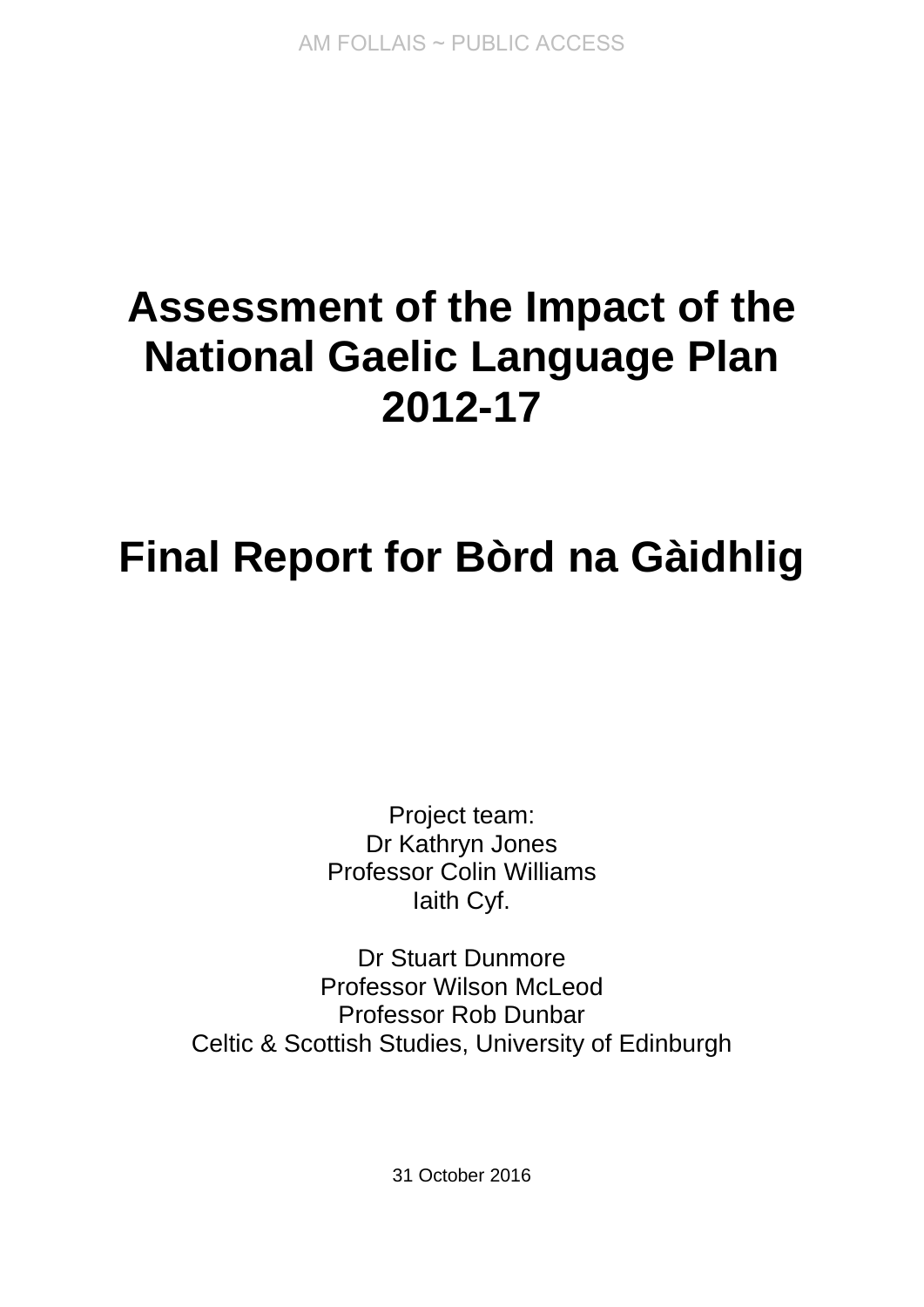# **Table of abbreviations**

| <b>ALEO</b>  | Arms-length external organisation        |
|--------------|------------------------------------------|
| <b>BnG</b>   | Bòrd na Gàidhlig                         |
| CnaG         | Comunn na Gàidhlig                       |
| <b>CnES</b>  | Comhairle nan Eilean Siar                |
| FG           | focus group                              |
| <b>GLA</b>   | Gaelic Language (Scotland) Act 2005      |
| <b>GLAIF</b> | Gaelic Language Act Implementation Fund  |
| <b>GLE</b>   | Gaelic learner education                 |
| <b>GLP</b>   | Gaelic Language Plan                     |
| <b>GM</b>    | Gaelic medium                            |
| <b>GME</b>   | Gaelic-medium education                  |
| HE           | higher education                         |
| <b>HIE</b>   | <b>Highlands and Islands Enterprise</b>  |
| LA           | local authority                          |
| <b>NGLP</b>  | National Gaelic Language Plan            |
| <b>SDS</b>   | <b>Skills Development Scotland</b>       |
| <b>SFC</b>   | <b>Scottish Funding Council</b>          |
| <b>SLA</b>   | Service Level Agreement                  |
| <b>SME</b>   | small or medium-sized enterprise         |
| <b>SMO</b>   | Sabhal Mòr Ostaig                        |
| <b>SQA</b>   | <b>Scottish Qualifications Authority</b> |
| <b>TFC</b>   | <b>Taic Freumhan Coimhearsnachd</b>      |
| <b>TGT</b>   | Thig Gam Theagasg                        |
| UHI          | University of the Highlands and Islands  |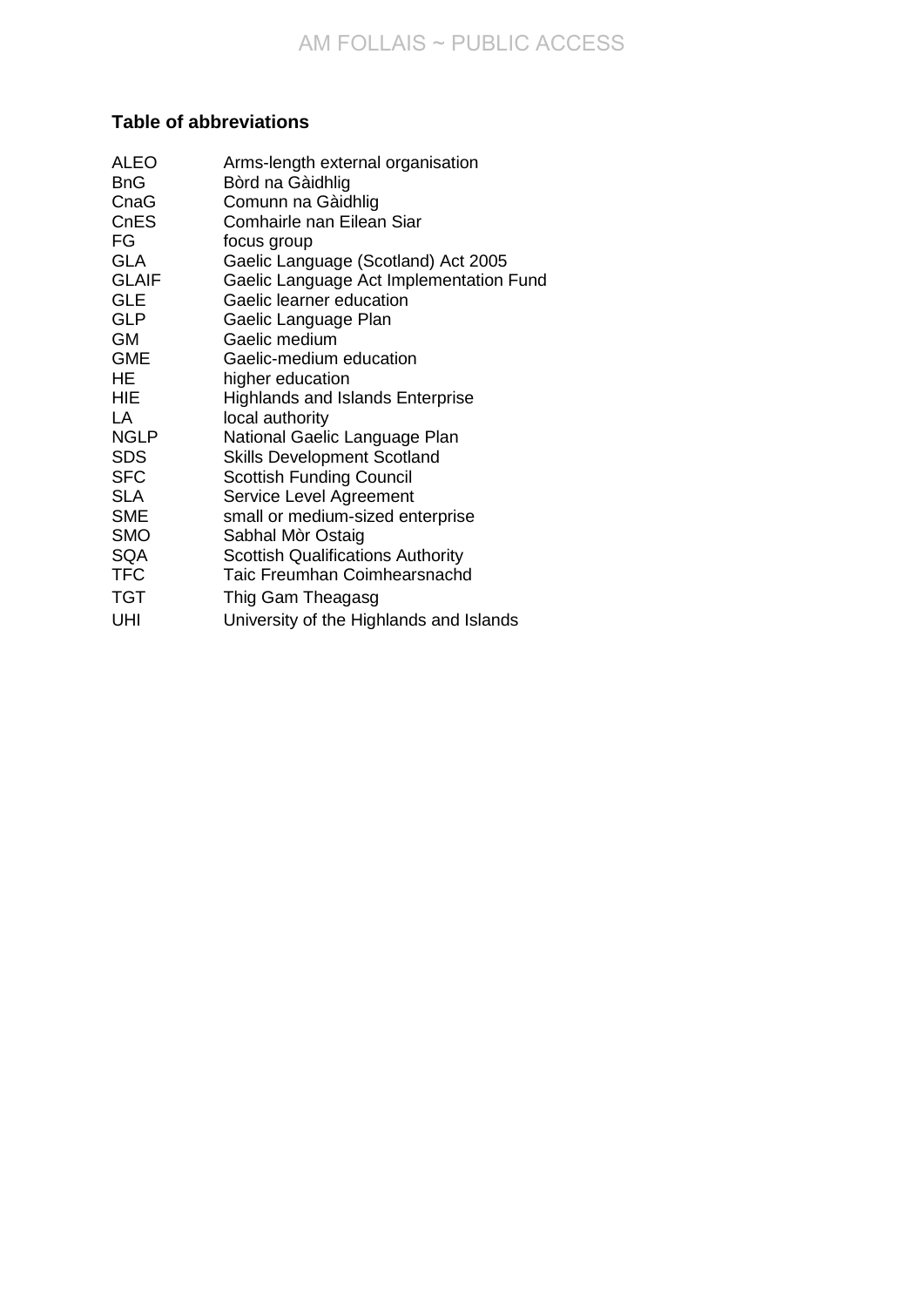# **Geàrr-chunntas Gnìomhach**

- 1. Tha an aithisg seo ag amas air measadh a dhèanamh air buaidh a' Phlana Cànain Nàiseanta Gàidhlig (PCNG) 2012–2017 agus air cobhair a thoirt do Bhòrd na Gàidhlig (BnG) an lùib ullachadh an ath PhCNG, a ruitheas bho 2017–2022, le a bhith a' measadh:
	- soirbheas a' PhCNG ann a bhith a' coileanadh amasan fhèin agus amasan Achd na Gàidhlig (Alba) 2005 (AG);
	- buaidh a' PhCNG air na diofar raointean a tha cudromach do chor a' chànain;
	- nan adhbharan airson gach soirbheas, uireasbhaidh agus easbhaidh a tha rin lorg ann an cor a' chànain ri beatha a' PhCNG; agus
	- moladh air mar a dh'fhaodte piseach a thoirt air structar is toimhsean a' PhCNG nuair a thèid ùrachadh.
- 2. Tha am measadh a' toirt a-steach còig modalan:
	- Tha Modal 1 a' sgrùdadh susbaint agus cur an gnìomh ro-innleachdan cànain nàiseanta ann an diofar dhùthchannan, a' feuchainn ri leasanan a thoirt asta a tha freagarrach do shuidheachadh na Gàidhlig.
	- Tha Modal 2 a' tarraing ri chèile agus a' sgrùdadh nan aithisgean agus na fianais sgrìobhte a tha air an glèidheadh leis a' Bhòrd a tha co-cheangailte ri cur an gnìomh a' PhCNG.
	- Tha Modal 3 a' sgrùdadh naoi innleachdan is pròiseactan fa leth a sheallas mar a thathas a' cur a' PhCNG an gnìomh ann an diofar raointean.
	- Tha Modal 4 a' feuchainn ri sgrùdadh dìreach a dhèanamh air buaidh a' PhCNG agus tha e a' gabhail a-steach:
		- o suirbhidh air-loidhne air beachdan a' phobaill air èifeachdachd a' PhCNG;
		- o anailis air na beachdan a chuireadh an cèill aig seachd buidhnean fòcais, trì dhuibh ann an coimhearsnachdan cruinneòlach (na Hearadh, Slèite agus Dùn Èideann), trì ann an coimhearsnachdan ùidhe sònraichte (òigridh, pàrantan agus luchd-ealain) agus aon aig a' Bhòrd fhèin; agus
		- o anailis air beachdan is eòlasan dusan luchd-ùidhe, stèidhichte air agallamhan mionaideach le riochdairean bhuidhnean cudromach a tha an sàs ann an cur an gnìomh a' PhCNG.
	- 'S e anailis chontra-fhìrinneach a tha ann am Modal 5, a' feuchainn ri coimeas a dhèanamh eadar an suidheachadh mar a tha e agus suidheachadh contrafhìrinneach anns nach robh PCNGan air an cur air dòigh.

# **Modal 1 – Sgrùdadh sgrìobhaidhean is litreachais eadar-nàiseanta**

3. 'S iad na prìomh sgrìobhaidhean a thaobh ro-innleachdan cànain oifigeil a chaidh ath-sgrùdadh agus a mheasadh an fheadhainn a bhuineas don Choimhearsnachd Fhèin-riaghlach Bhasgach, na h-Eileanan Balearach, Canada, Catalunya, Eastòinia, Galicia, Èirinn, Alba agus a' Chuimrigh. Rinneadh feum cuideachd air sgrìobhaidhean co-cheangailte ri ath-sgrùdaidhean riaghaltais meadhan-beatha (nuair a bha an leithid rim faighinn) agus taghadh den litreachas dàrnach gus tuigse fhaighinn air na co-theacsan laghail, institiuideach agus sòisealta anns an deach na ro-innleachdan seo a chur an sàs.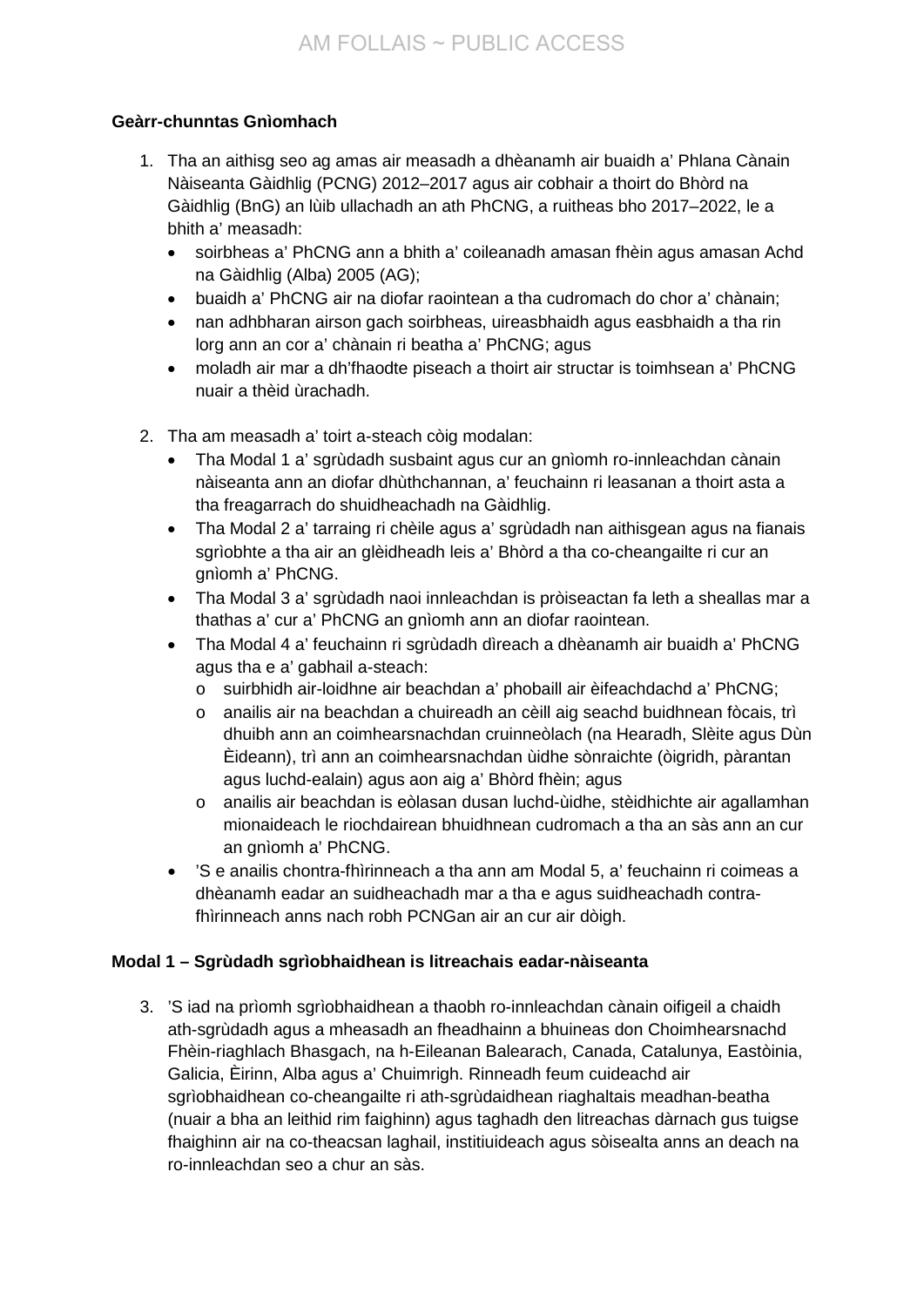- 4. Dheasaicheadh na diofar sgrìobhaidhean ro-innleachd a mheas sinn le farsaingeachd mhòr bhuidhnean, eadar roinnean riaghaltais gu buidhnean reachdail mar am Bòrd gu buidhnean poblach neo-reachdail, air farsaingeachd mhòr adhbharan, agus ann an co-theacsan cànain a tha eadar-dhealaichte ann an dòighean fìor chudromach. Mar sin tha sinn air amas ris na tèamannan is prionnsabalan as cudromaiche a thoirt asta, a dh'aindeoin na caochlaideachd chotheacsan seo, agus ri fòcas a chumail air na taobhan de na planaichean seo as cudromaiche do cho-theacs na Gàidhlig.
- 5. 'S e aon de na tèamannan seo cudromachd a bhith a' bonntachadh na sgrìobhainn ro-innleachd air tuigse air pròiseasan dinimigeachd cànain agus air teòraidhean athbheothachaidh cànain. Air an dàrna làimh, feumar an lùib seo measadh air choreigin a dhèanamh air cor a' chànain mar a tha e an-dràsta agus air na dùbhlain shònraichte a tha an suidheachadh seo a' cruthachadh. Air an làimh eile, feumar beachdachadh air mar a dh'amaiseas an ro-innleachd chan ann a-mhàin air mar a chuirear àireamhan iomlan an luchd-labhairt am meud, ach cuideachd air giùlan – gu h-àraidh, a' cur cleachdadh a' chànain am meud, an da-rìribh, ann an àireamh nas motha de raointean beatha làitheil (raointean cleachdaidh) – agus air beachdan. Tha e feumail seo a thuigsinn a thaobh comas (a' cur am meud an àireamh dhaoine a tha comasach air Gàidhlig a chleachdadh), cothrom (a' cur am meud an àireamh chothroman Gàidhlig a chleachdadh nam beatha làitheil) agus miann (a' cur am meud an àireamh dhaoine a tha airson Gàidhlig a thogail agus, am measg na feadhna aig a bheil i mar-thà, a tha a' gabhail nan cothroman a tha ann airson a bruidhinn).
- 6. Airson cànanan mar a' Ghàidhlig, is mathaid gum feumar an dà chuid ro-innleachd fharsaing agus iomraidhean sònraichte air co-theacsan ionadail. Tha e cudromach gun a bhith a' cur cus cuideim air na diofaran, ach faodaidh e a bhith gum bi na dùbhlain ro, agus na cothroman airson, leasachadh ann an aon phàirt den dùthaich eadar-dhealaichte ri pàirt eile. Ach 's e sgrìobhainn poileasaidh poblaich a tha anns an sgrìobhainn ro-innleachd cuideachd, agus mar sin tha e cuideachd cudromach gu bheil i bonntaichte air tuigse dheimhinne air a' cho-theacs poileasaidh poblaich nas fharsainge agus air pròiseasan riaghaltais mar a tha iad an da-rìribh. Uime sin, the e cudromach a bhith a' tarraing a-steach an t-seòrsa eòlais a gheibhear bhon dà chuid eòlaichean poileasaidh cànain agus searbhantan catharra.
- 7. Tha dèanadachd agus ceannach a-steach nan tèamannan cudromach eile. Bu choir dhan sgrìobhainn ro-innleachd a bhith bonntaichte air mothachadh air an dà chuid cumhachdan is stòrasan na buidhne a tha ag ullachadh na sgrìobhainn – an seo, am Bòrd – agus air na crìochan air na cumhachdan is stòrasan ud. Bu chòir dha feart a thoirt don ròl a chluicheas buidhnean eile, a' gabhail a-steach Riaghaltas na h-Alba, ùghdarrasan ionadail agus buidhnean poblach eile, buidhnean Gàidhlig agus buidhnean anns na roinnean prìobhaideach agus saor-thoileach, agus do na cumhachdan is stòrasan a dh'fhaodas iad toirt a-steach.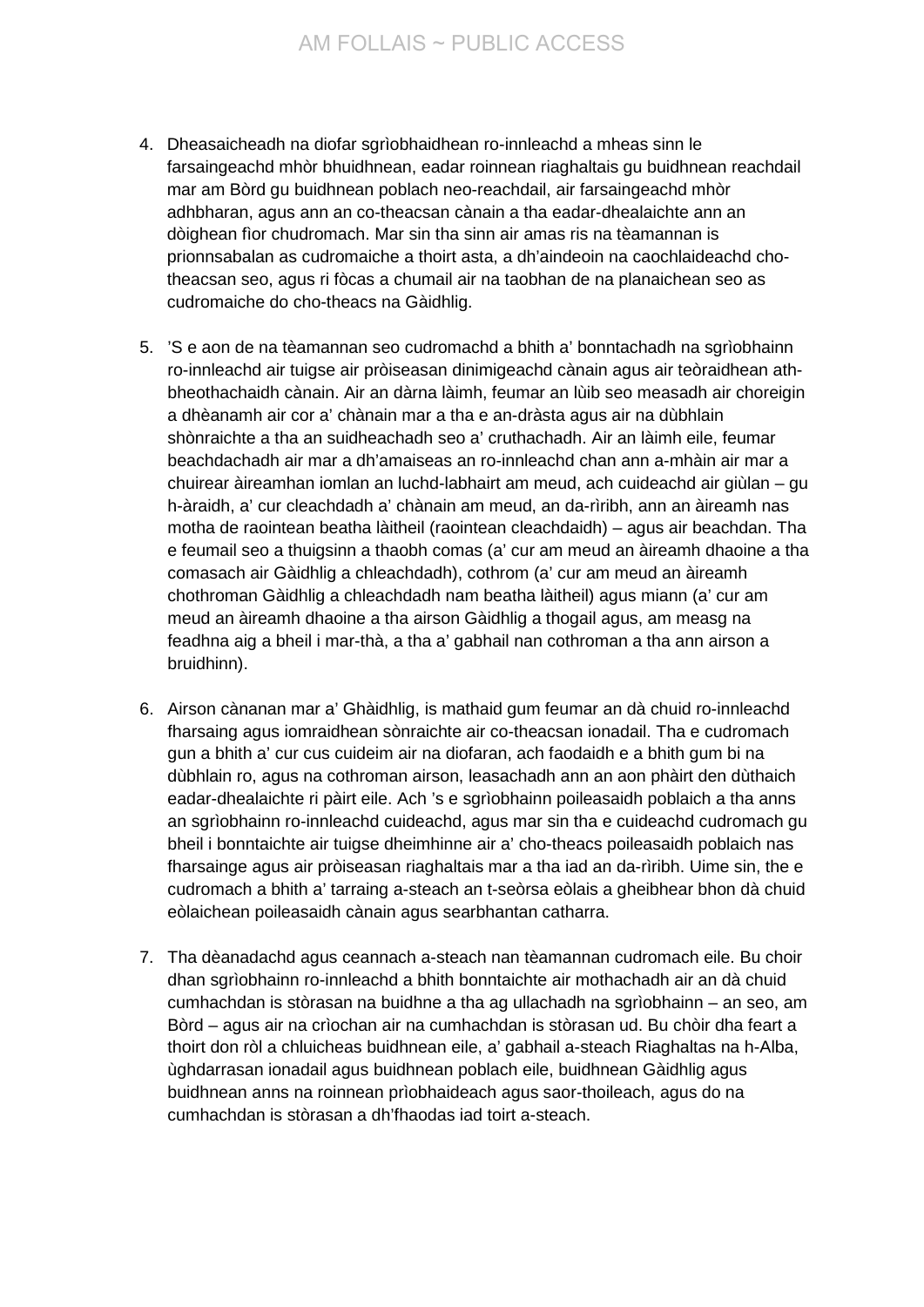- 8. Nuair a bhios builean an crochadh air buidhnean eile mar a bhios a' mhòr-chuid dhiubh – tha e cudromach a bhith soilleir mu ròl a' Bhùird agus ròl nam buidhnean eile seo. Bu chòir builean a bhith soilleir, air an tuigsinn gu furasta leis an dà chuid luchd-obrach a' Bhùird agus luchd-obrach nam buidhnean com-pàirteach, agus bu chòir dhaibh a bhith ruigsinneach a rèir cumhachdan is stòrasan nam compàirtichean.
- 9. Tha ceannach a-steach deatamach cuideachd. Ann an cuid de shuidheachaidhean, faodaidh e a bhith gun tèid aig a' Bhòrd air a bhith a' brosnachadh no fiù 's iarraidh tomhas de cheannach a-steach – mar eisimpleir, tro riatanasan ann am plana Gàidhlig, no cumha a tha air a chur an sàs gus maoineachadh fhaighinn bhon Bhòrd. Ach fiù 's anns na suidheachaidhean seo, bidh barrachd na ùmhlachd a-mhàin a dhìth airson cur an gnìomh; tha ceannach a-steach deatamach. Tha seo a' ciallachadh gum feumar comharrachadh nam buidhnean a bhios sàr-chudromach ann an cur an gnìomh na ro-innleachd, agus co-chomhairle leotha aig ìre thràth. 'S e pròiseas an dà chuid sìos bhon bhàrr agus suas bhon bhonn a tha ann am planadh cànain, agus mar sin tha ceannach a-steach bhon choimhearsnachd cànain deatamach cuideachd. An lùib seo feumar chan e a-mhàin co-chomhairle ach solar gu leòr de dh'fhiosrachadh, leithid an dàta a thathas a' cur gu feum ann an deasachadh poileasaidh, roghainnean poileasaidh, agus nan adhbharan airson nan roghainnean a tha air an taghadh, gus an tèid co-chomhairle a dhèanamh an darìribh.
- 10. Faodar diofar innleachdan is ro-innleachdan a chleachdadh airson a bhith a' measadh cur an gnìomh ro-innleachdan cànain ann an dòigh a tha soirbheachail agus èifeachdach a thaobh chosgaisean. 'S e aon dhiubh a bhith nas faiceallaiche a thaobh phròiseasan aithrisean agus sgrùdaidh, los gun cruinnichear corpas dàta a tha nas motha agus nas mionaidiche. 'S e fear eile co-chomhairle, còmhradh agus 'iomlaid fiosrachaidh' le luchd-ùidh agus coimhearsnachdan a chleachdadh na b' èifeachdaiche.
- 11. Tha cleachdadh anns a' Chuimrigh a' sealltainn gum faod iarrtasan mionaideach a thaobh aithrisean air na comharraidhean cur an gnìomh a tha air an sònrachadh a bhith glè fheumail a thaobh measadh phlanaichean. Le bhith a' stèidheachadh dhòighean-obrach coileanta agus gan cur an gnìomh gu cunbhalach thar ùine, gabhaidh claonaidhean a chomharrachadh agus a mheasadh gu soilleir. A thaobh ceist togail na Gàidhlig, feumaidh na builean agus na comharraidhean cur an gnìomh a bhith brìoghmhor, a' toirt sealladh an da-rìribh air an ìre 's a tha atharrachadh feumail air a thoirt gu buil. Dh'fhaodte a-rèist gum bi comharraidhean cur an gnìomh a tha brìoghmhor dùbhlanach cuideachd; feumar adhartas dha-rìribh a bhith ann mus bi an comharra air a shàsachadh. A thaobh pragtaigeachd, tha e feumail a bhith a' taghadh chomharraidhean cur an gnìomh a tha a' toirt cothrom do luchd-measaidh tarraing à corpasan dàta a tha ann mar-thà seach a bhith an crochadh air cruinneachadh corpas dàta ùr.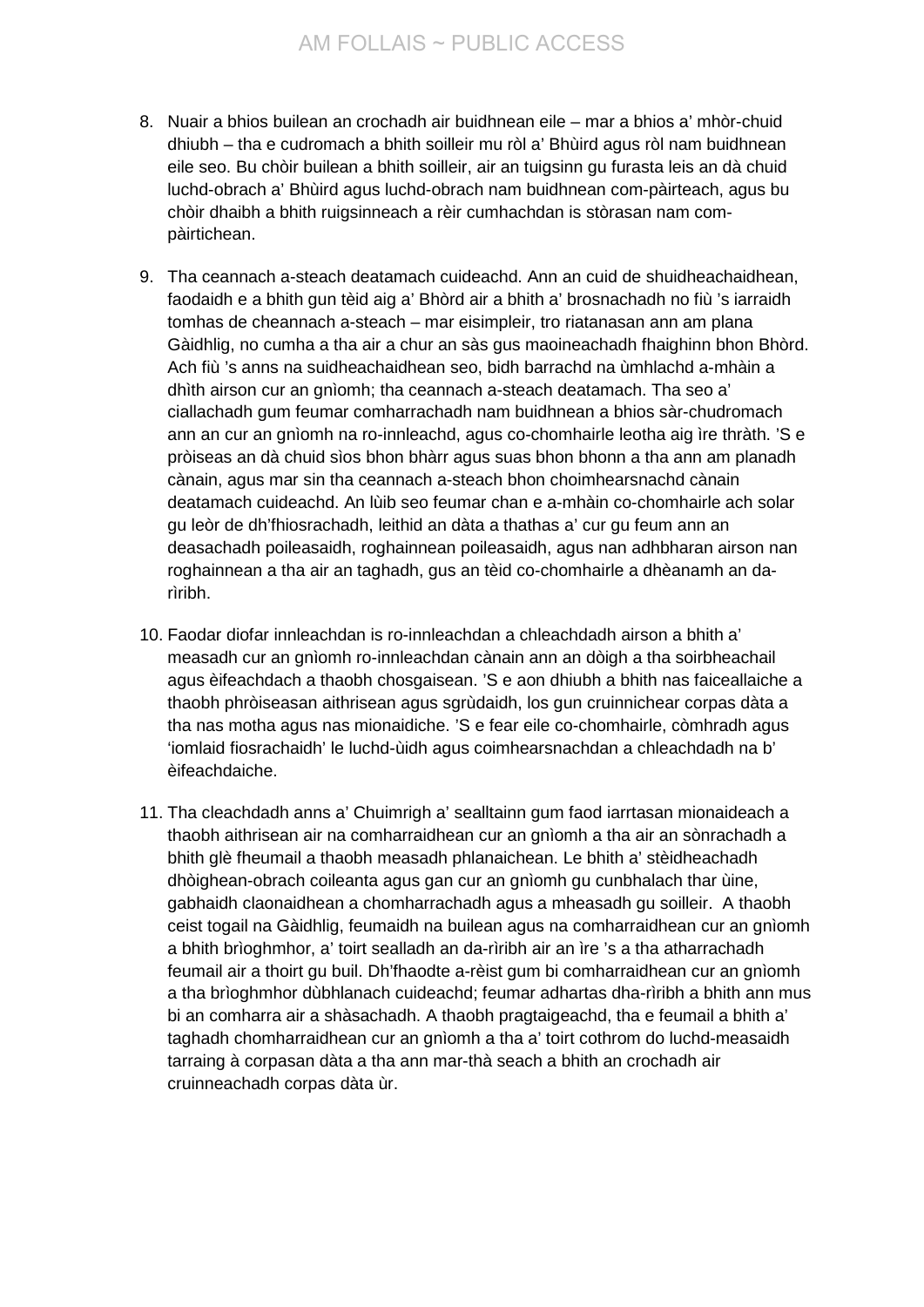## **Modal 2: Co-chur agus sgrùdadh aithisgean agus fianais sgrìobhte**

- 12. Ann am Modal 2, thathas a' tarraing ri chèile agus a' sgrùdadh nan aithisgean agus sgrìobhainnean eile a tha ann an làmhan a' Bhùird, no a tha ri fhaighinn bho bhuidhnean eile, a' gabhail a-steach aithisgean air cur-an-gnìomh planaichean reachdail Gàidhlig nam buidhnean poblach aig a bheil iad, agus air data air Foghlam Gàidhlig. Tha an earrann seo dhen aithisg seo a' toirt measadh coitcheann nan stuthan seo, a' feuchainn ri dearbhadh co-dhiù a bheil beàrnan anns an data annta, agus a' tabhann mholaidhean a thaobh nan siostaman agus nan structaran a tha am Bòrd a' cleachdadh gus fiosrachadh a thrusadh agus a sgrùdadh ceangailte ri cur-angnìomh a' Plana Nàiseanta agus measadh buaidh shòisio-chànanach a' Plana.
- 13. Tha Modal 2 ag ainmeachadh caochladh chùisean a thaobh mheadhanan agus mhodhan-obrach a thathas a' cleachdadh an-dràsta gus cur-an-gnìomh a' Phlana Nàiseanta a mheasadh, maille ri grunn mholaidhean airson atharrachaidhean agus leasachaidhean. Tha iad seo a' toirt a-steach na leanas:
	- Tha e nas duilghe co-dhùnaidhean cinnteach a dhèanamh air soirbheas (no dìth soirbheis) cur-an-gnìomh a' Phlana Nàiseanta air sàilleibh nach eil gu leòr thomhasan-measaidh soilleir anns a' Plana. Bheireadh tomhasan-measaidh (no comharran-coileanaidh) soilleir, susbainteach airson 'prìomh bhuilean' agus 'prìomhachasan ro-innleachdail' an ath Phlana Nàiseanta (ma bhios a leithid ann) dòigh na b' fheàrr gus cur-an-gnìomh agus buaidh a' phlana a mheasadh.
	- Chan eil clàr no cairt-iùil anns a' Phlana Nàiseanta a tha a' sònrachadh nam buidhnean aig a bheil dleasnas a thaobh nam prìomh bhuilean no nam prìomhachasan ro-innleachdail. Bheireadh foir-shealladh dhen t-seòrsa seo soilleireachd a thaobh riarachadh dhleasnasan agus cunntachalachd, agus dhèanadh e sgrùdadh an ath-Phlana Nàiseanta na b' fhasa.
	- Bheireadh aithisg thar-ruigheach bhliadhnail aig deireadh gach bliadhna a' Phlana, a mheasadh adhartas a thaobh amasan sònraichte agus so-thomhasach, meadhan gus sgrùdadh leantainneach a dhèanamh air a' Phlana.
	- Bhiodh measaidhean ùineach a thaobh phrìomh bhuilean agus phrìomhachasan ro-innleachdail sònraichte airson gach aon dhe na 'raointean leasachaidh' taiceil, ag amalachadh, mar eisimpleir, Dachaigh agus Tràth-Bhliadhnaichean, Sgoiltean agus Tidsearan, agus Foghlam Seach-sgoile. Ghabhadh na fo-aithisgean seo fhighe a-steach do mheasadh bliadhnail a' Phlana gu lèir.
	- Tha diofaran anns na h-aithisgean a tha am Bòrd a' coimiseanadh gus cur-angnìomh nam planaichean reachdail Gàidhlig a thaobh dhòighean-measaidh, structair, cruais, agus càileachd. Gus barrachd leantalachd agus samhlachd fhaighinn, dh'fhaodadh am Bòrd beachdachadh air aon chùmhnant a buileachadh fad beatha an ath-Phlana Nàiseanta agus/no dh'fhaodadh am Bòrd a bhith na b' òrdachaile a thaobh an structair agus modh-sgrùdaidh a b' fheàrr anns na measaidhean seo.
	- Tha beàrnan brìgheil anns an àireamh de dh'aithisgean bliadhnail adhartas nam Planaichean Reachdail Gàidhlig a chuireadh a-steach dhan Bhòrd agus ann an cleachdadh teamplaid aithriseach a' Bhùird. Aig an àm a rinneadh an sgrùdadh seo, cha robh am Bòrd air adhartas soilleir a dhèanamh ann a bhith a' comhairleachadh bhuidhnean poblach mun dleasnas aca aithisgean bliadhnail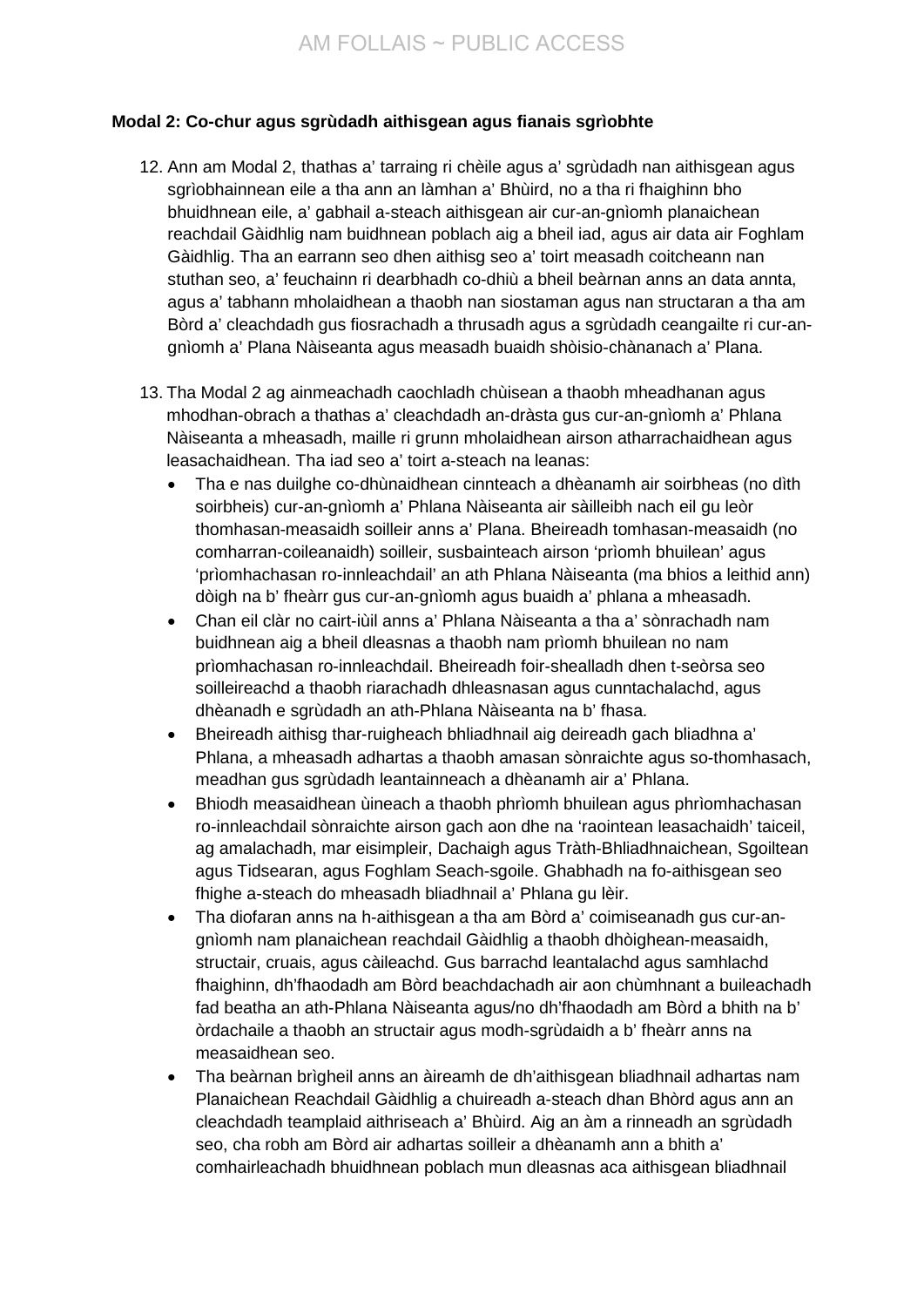# AM FOLLAIS ~ PUBLIC ACCESS

adhartais a chur a-steach, no ann a bhith a' cur thuca cuimhneachain ro chinnama no rabhaidh mu chinn-ama nach deach coileanadh. Is coltach cuideachd nach robh siostam gu buileach èifeachdach ann gus freagairt bhuadhach a thoirt dha na h-aithisgean a tha air tighinn a-steach. Chaidh cur ris a' chomasachd ri làimh bho chionn ghoirid, ge-tà, agus thathas an dùil gum bi na pròiseasan seo air an leasachadh. Bheireadh aon tasglann structaraichte anns a bheil na sgrìobhainnean buntainneach uile ann an cruth a dhèanadh rannsachadh agus coimeasadh na b' fhasa agus a dhèanadh tasgadh agus lorgadh dàta mu churan-gnìomh nam Planaichean Reachdail Gàidhlig na bu chinntiche agus furasta a làimhseachadh air siostaman-tasgaidh a' Bhùird, a' dèanamh comasach sgrùdadh-dàta aig àrd-ìre thar ùine.

- Tha tomhas mòr de dh'fhiaradh ann an uiread agus càileachd an fhiosrachaidh a tha buidhnean a' toirt seachad a thaobh cur-an-gnìomh nam Planaichean Reachdail Gàidhlig aca. Bhiodh an dàta na b' fheumaile nan robh buidhnean a' leantainn an aon bhun-tomhas. Bhiodh e na b' fheàrr aon stòr-dàta a chruthachadh, le cinn cho-fhreagrach. Dhèanadh sin sgrùdadh air adhartas a dh'ionnsaigh phrìomh bhuilean agus phrìomhachasan ro-innleachdail sònraichte na b' fhasa.
- Tha an dàta air solar foghlaim agus clàrachadh sgoilearan a thrusar gach bliadhna airson a' Bhùird iomlan agus mionaideach. Chuireadh barrachd foirsheallaidh ro-innleachdail, a' meòrachadh air pàtranan agus comharran fàbharach agus neo-fhàbharach, ris an t-sàr-eòlas a tha ri fhaighinn anns na haithisgean seo.
- A thaobh foghlam seach-sgoile, tha e nas doirbhe adhartas a mheasadh air sàilleabh dhuilgheadasan structarail ann a bhith a' cruinnneachadh dàta clàraidh agus cheistean mìneachaidh a thaobh ìrean adhartas oileanach. Ach tha siostam cruinneachaidh dàta bliadhnail a' ruith a-nis agus bu chòir dha an suidheachadh a leasachadh gu ìre.

## **Modal 3 – Samplachadh agus sgrùdadh air prògraman agus pròiseactan fa leth**

- 14. Chaidh sgrùdadh a dhèanamh air naoi prògraman agus pròiseactan air leth a bha air am maoineachadh fo na sgeamaichean Maoin Gnìomhachaidh Achd na Gàidhlig (GLAIF) agus Taic Freumhan Coimhearsnachd (TFC) gus buaidh nan sgeamaichean seo a mheasadh. Dh'fheuch sinn ri measadh a dhèanamh air taghadh farsaing de dh'iomairtean a bha ceangailte, ann an dòighean eadar-dhealaichte, ri gach aon dhe na h-ochd raointean leasachaidh anns a' Phlana Nàiseanta, agus ann an diofar seòrsaichean coimhearsnachdan ionadail Gàidhlig (sgìrean dualchasach na Gàidhlig, bailtean mòra, sgìrean dùthchail le dùmhlachd ìosal de luchd-labhairt na Gàidhlig, agus Alba air fad). Seo an fheadhainn a thagh sinn:
	- Gaelic Bookbug;
	- Fàs Mòr;
	- Thig Gam Theagasg/Gabh an Cothrom;
	- GIfT (Gaelic Immersion for Teachers);
	- Gàidhlig@Oilthigh Ghlaschu;
	- LearnGaelic.net:
	- Gàidhlig Dumgal;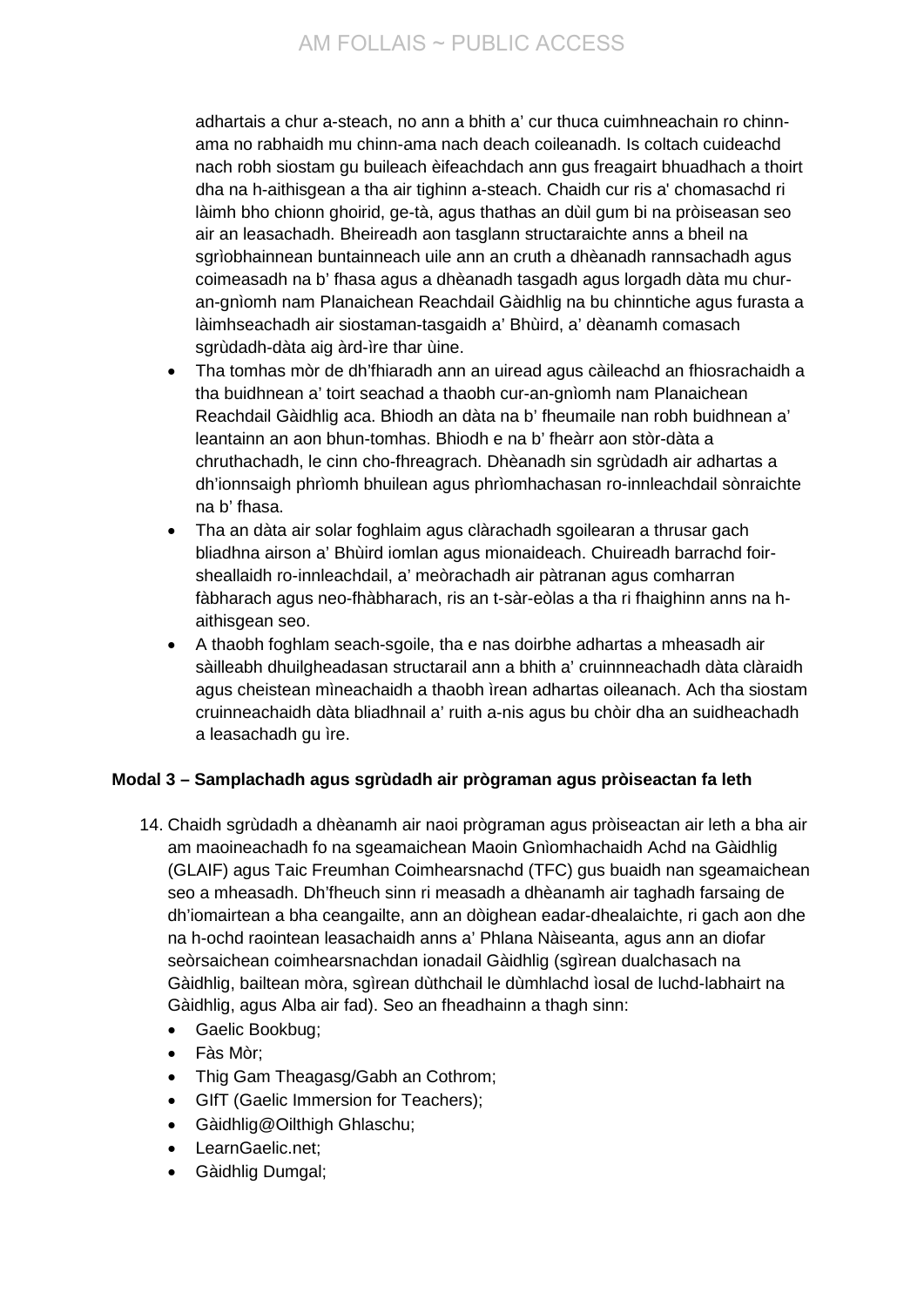- FilmG; agus
- Faclair na Gàidhlig.
- 15. Sa chiad dol a-mach, bha sinn an dùil beagan a bharrachd phrògraman a sgrùdadh, ach thug an dàil ann an solarachadh fiosrachaidh buntainnich bhon Bhòrd buaidh air na bha comasach anns an ùine a bh' againn gus a' phàirt seo dhen rannsachadh a dhèanamh agus, le sin, anns an àireamh de phrògraman a b' urrainn dhuinn sgrùdadh. Gidheadh, gheibhear anns na naoi prògraman a chuir sinn fon phrosbaig dealbh air farsaingeachd gnìomhachd dha bheil am Bòrd a' toirt taic tro GLAIF agus TFC ceangailte ris na prìomh raointean leaschaidh anns a' Phlana Nàiseanta.
- 16. Gus stiùir a thoirt dhan sgrùdadh againn air prògraman agus pròiseactan a tha a' faighinn taic bho GLAIF/TFC tro bheatha a' Phlana Nàiseanta làithrich, fhuaireadh greim air aithisgean ràitheil agus bliadhnail a tha ann an làmhan a' Bhùird a thaobh maoineachaidh agus cur-an-gnìomh gach prògraim gus an sgrùdadh a dhèanamh. Rinneadh agallamhan leth-structaraichte le prìomh luchd-fios gus barrachd sgrùdaidh a dhèanamh air na bha soirbheachail, air na cnapan-starraidh, agus air na builean ceangailte ri cur-an-gnìomh nan naoi prògraman a thaghadh, agus mar a tha iad seo ceangailte ri amasan nas fharsainge a' Phlana Nàiseanta.
- 17. Bu chòir do leughadairean sùil a thoirt air an aithisg iomlain gus sgrùdadh air gach aon dhe na naoi prògraman fhaighinn. Gu h-aithghearrach, bha am feum air meudachadh ann am planadh ro-innleachdail, air conaltradh nas fheàrr, agus air coobrachadh nas èifeachdaiche eadar buidhnean, nam prìomh cho-dhùnaidhean bhon sgrùdadh againn air na prògraman agus iomairtean air leth air tugadh sùil airson Modal 3.
- 18. Nuair a chunnacas cnapan-starraidh mu choinneamh cuir-an-gnìomh soirbheachail amasan ro-innleachdail a' Bhùird tro GLAIF agus tro sruthan airgid eile, mar as trice bha na leanas a bu choireach:
	- dìth planadh ro-innleachdail agus poileasaidh co-òrdanaichte ann an raon leasachaidh;
	- eisimpleirean far nach deach obair a chaidh a chur an gnìomh gu soirbheachail air ionnsachadh no air leasachadh le buidhnean eile;
	- dìth conaltraidh agus eadar-obrachaidh leis a' Bhòrd às dèidh solarachadh agus gabhail aithisgean;
	- dìth taice agus dealais bho chuid de dh'ùghdarrasan ionadail, cuid de sgoiltean agus cuid de bhuidhnean Gàidhlig eile;
	- dìth maoineachaidh freagarraich, dìth modhan maoineachaidh geàrr-ùineach, atharrachaidhean ann am modhan maoineachaidh letheach-slighe tron phròiseact, agus dìth tèarainteachd ann am bun-maoineachaidh ro-innleachdail; agus
	- duilgheadasan ath-chùrsach ann an trèanadh agus ann an glèidheadh luchdobrach.
- 19. Cuideachd, dh'ainmich Modal 3 eisimpleirean de chleachdaidhean as fheàrr, breithneachadh ùr-gnàthach, agus suidheachaidhean far an tug co-obrachadh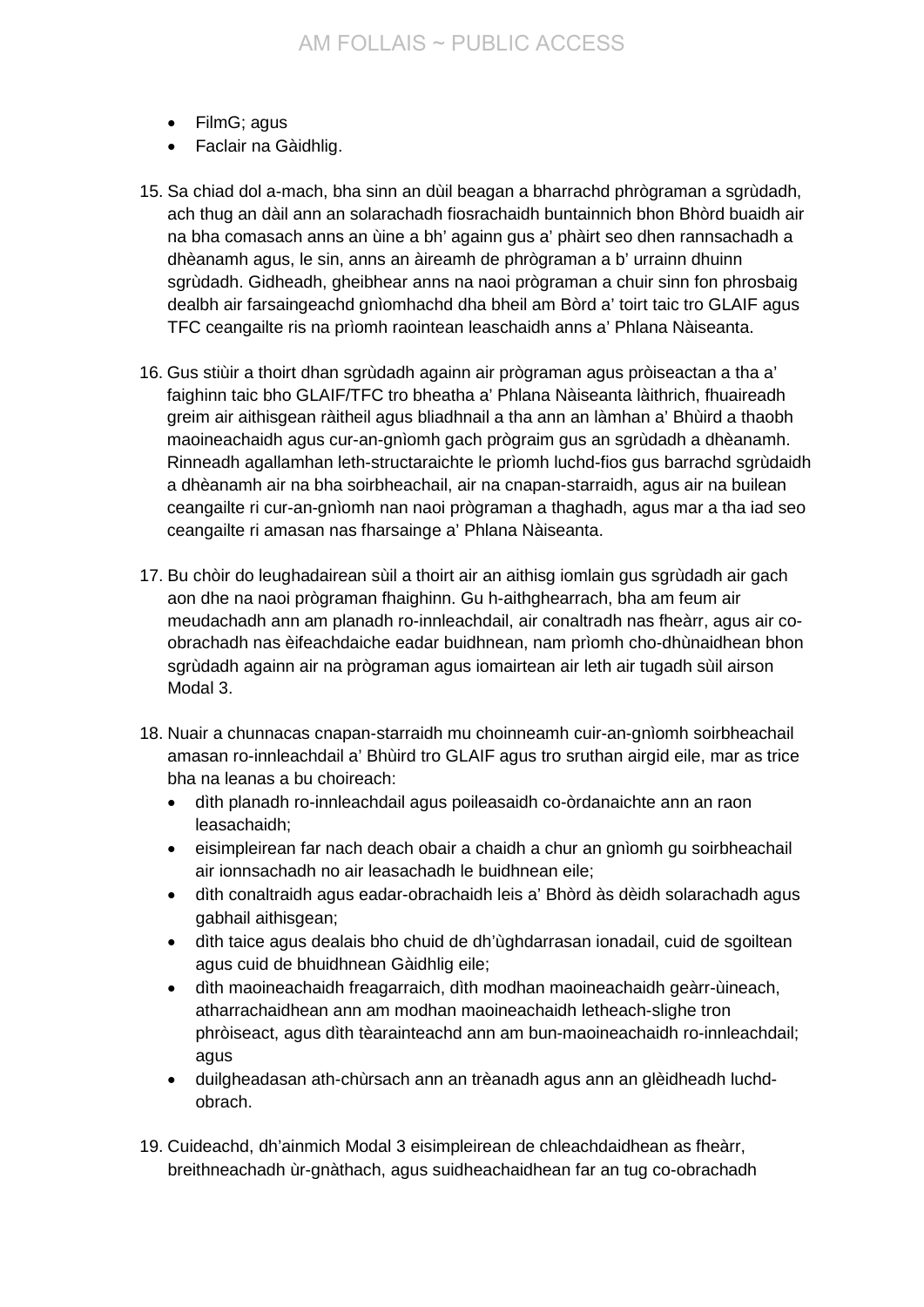èifeachdach eadar am Bòrd, oifigearan pròiseict agus buidhnean Gàidhlig agus buidhnean poblach eile leas do chur-an-gnìomh soirbheachail phrògraman a fhuair taic bho GLAIF agus TFC. Gus luach an airgid fhaighinn à prògraman agus pròiseactan leasachaidh, feumar breithneachadh cruthachail agus ro-innleachd coòrdanaichte gus prìomh amasan a choileanadh a thaobh:

- A' neartachadh agus/no ag ath-thòiseachadh tar-chur eadar-ginealach na Gàidhlig ann an dachaighean agus coimhearsnachdan agus a' meudachadh bogadh sòisealta na cloinne anns a' chànain.
- A' lìonadh nam beàrn a thathas am beachd a tha ann eadar cleachdadh na Gàidhlig anns an dachaigh air an dàrna làimh agus anns an sgoil air an làimh eile, agus anns an dòigh sin, a' cur ri coileanadh nam buil anns a' chiad dhà raon leasachaidh a fhuair prìomhachas anns a' Phlana Nàiseanta (Dachaigh agus Tràth-Bhliadhnaichean, agus Foghlam: Sgoiltean & Tidsearan) ann an dòigh choòrdanaichte.
- A' tairgse fhuasglaidhean airson duilgheadasan glè aithnichte ann an leasachadh na Gàidhlig, leithid trusadh thidsearan airson foghlam tro mheadhan na Gàidhlig.
- A' brodadh co-obrachadh nas dlùithe eadar diofar bhuidhnean agus am Bòrd, agus a' cur ri barrachd co-obrachaidh dlùith eadar diofar bhuidhnean gus amasan ainmichte sa Phlana Nàiseanta a thoirt gu buil.

# **Modal 4: Sgrùdadh dìreach air buaidh Plana Nàiseanta na Gàidhlig 2012-17**

- 20. Ann am Modal 4, rinneadh sgrùdadh dìreach air buaidh a' Phlana Nàiseanta, a' cleachdadh trì modhan-rannsachaidh air leth ach a chuireadh ris a' chèile:
	- Ann an suirbhidh air-loidhne, dh'iarr sinn air 211 daoine freagairtean a thoirt seachad mu iomchaidheachd builean agus prìomhachasan ro-innleachdail a' Phlana Nàiseanta, agus na beachdan aca mun ìre is a bha iad an dùil gum biodh iad seo air an toirt gu buil (Modal 4.1).
	- Chum sinn seachd buidhnean fòcais gus beachdachadh a dhèanamh ann an dòigh na bu mhionaidiche air gach aon dhe na builean agus na prìomhachasan ro-innleachdail anns a' Phlana Nàiseanta. Chaidh trì dhiubh a chumail ann an diofar coimhearsnachdan ionadail agus trì am measg buidhnean dhaoine aig a bheil ùidhean sònraichte anns a' Ghàidhlig: òigridh, pàrantan, agus daoine a tha an sàs anns na h-ealain Ghàidhlig. B' e grunn luchd-obrach a' Bhùird fhèin a bha anns a' bhuidhinn eile. (Modal 4.2).
	- Rinn sinn agallamhan le dusan riochdairean bho bhuidhnean eadar-dhealaichte aig an robh pàirt shònraichte ann an cur-an-gnìomh a' Phlana Nàiseanta a thaobh nam beachdan aca air buaidh a' Phlana agus air mar a dh'fhaodadh am Bòrd a bhith ag obair ann an dòigh na b' èifeachdaile (Modal 4.3).

# **Suirbhidh air-loidhne**

21. De na 211 freagairtean a fhuaireadh, chaidh 84% a chur a-steach le daoine fa leth agus 16% às leth bhuidhnean. Fhuair an t-suirbhidh freagairtean bho daoine de gach aois, de dhiofar bhuidhnean sòisio-eaconamach, agus àireamhan co-ionann de bhoireannaich agus fireannaich. Chum a' mhòr-chuid a-mach gun robh iad nan luchd-labhairt Gàidhlig (55%) no-luchd-ionnsachaidh Gàidhlig (31%). A thaobh àite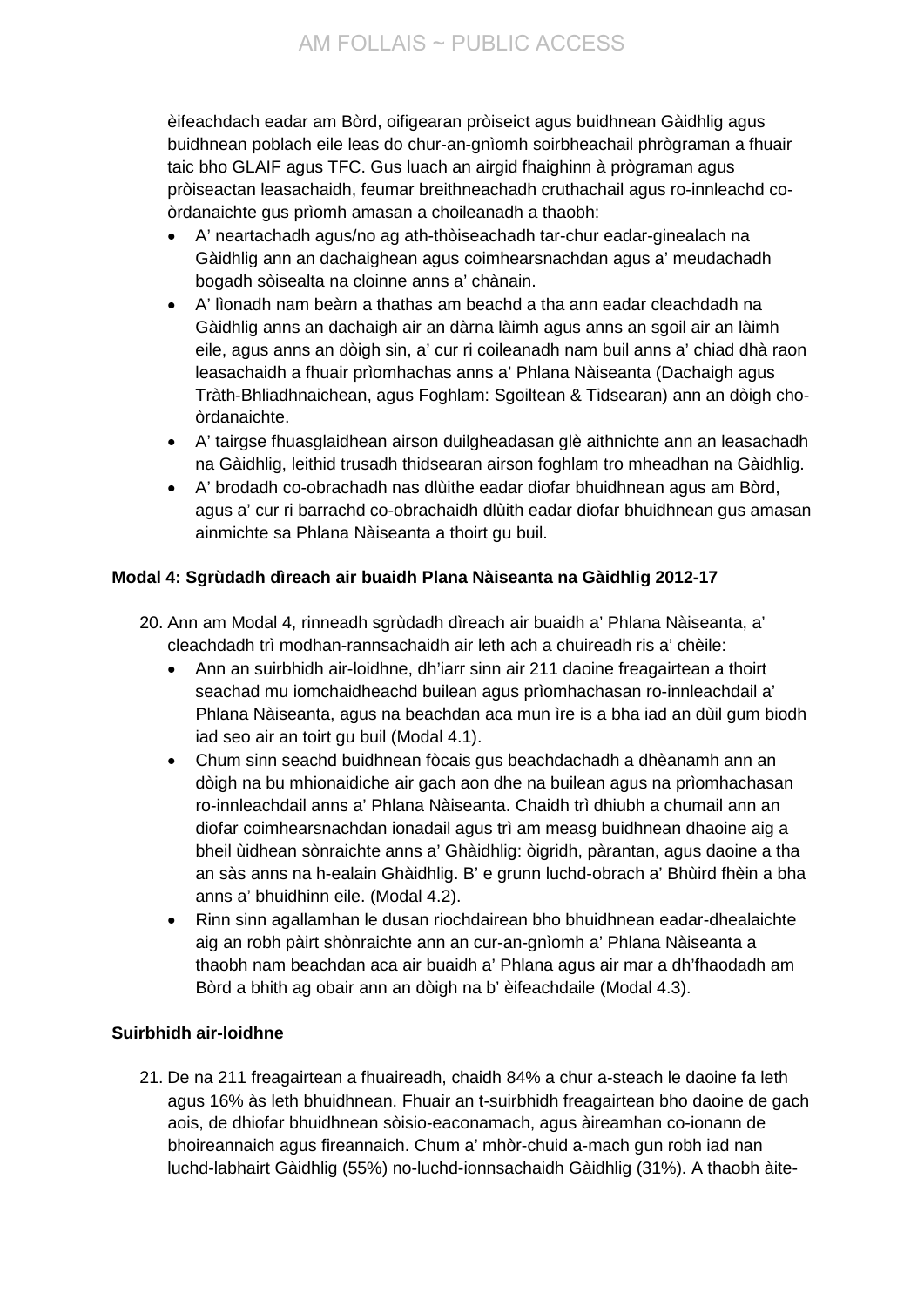tuinidh, bha a' mhòr-chuid a' fuireach ann an Dùn Èideann (àireamh=47; 22%), air a' Ghàidhealtachd (à=34; 16%), ann am Baile Ghlaschu (à=27; 13%), anns na h-Eileanan Siar (à=14; 7%) agus taobh a-muigh na h-Alba (à=14; 7%). Fhuaireadh eadar aonan agus còignear bhon chòrr de sgìrean Ùghdarrasan Ionadail seach Aonghas, Clach Mhanann, agus Sealtainn. Bhiodh e iomchaidh, ma-tha, a bhith faiceallach nach cleachdar freagairtean na suirbhidh seo gus co-dhùnadh a dhèanamh air beachdan dhaoine mu èifeachd a' Phlana Nàiseanta mar a chaidh a chur an-gnìomh anns gach pàirt de dh'Alba.

- 22. Dh'aontaich no dh'aontaich gu làidir a' mhòr-chuid de luchd-freagairt gun do chuir am Plana Nàiseanta làithreach an cèill na prìomhachasan cearta airson leasachadh na Gàidhlig ann an Alba. Cha robh aonta aon-ghuthach ann, ge-tà, a thaobh dè cho coltach is a bha e gun coileanadh gin de bhuilean a' Phlana Nàiseanta ro deireadh beatha a' Phlana ann an 2017. Bha caochladh bheachdan aig daoine air a' cheist seo, a' sealltainn gun robh am Plana Nàiseanta soirbheachail ann a bhith ag adhbhrachadh atharrachaidhean ann an cuid a raointean leasachaidh.
- 23. Tha toraidhean na suirbhidh a' nochdadh gu bheil na leanas na builean a thathas am beachd as dòcha a thoirt gu buil:
	- àrdachadh ann an àireamhan de chloinn a tha a' tòiseachadh ann am foghlam Gàidhlig thràth-bhliadhnaichean;
	- àrdachadh ann an àireamh de chloinn a' clàrachadh ann am Foghlam tro Mheadhan na Gàidhlig, a' dùblachadh àireamh chlàrachaidhean bliadhnail gu 800;
	- àrdachadh bliadhna às dèidh bliadhna ann an àireamh de chloinn sa bhun-sgoil agus san àrd-sgoil a tha ag ionnsachadh na Gàidhlig mar chuspair;
	- cruthachadh barrachd chothroman Gàidhlig a chleachdadh do choimhearsnachdan agus do lìonraidhean de luchd-labhairt na Gàidhlig de gach seòrsa, agus àrdachadh ann an cleachdadh na Gàidhlig ann an gnìomhachdan agus seirbheisean aig ìre na coimhearsnachd;
	- a' meudachadh cleachdadh na Gàidhlig ann an àitean-obrach agus a' meudachadh cothroman cosnaidh anns a bheil a' Ghàidhlig na sgil riatanach;
	- a' leasachadh nan ealan agus nam meadhan Gàidhlig mar mheadhan air adhartachadh na cànain, air tarraing dhaoine thuice, agus air meudachadh chothroman Gàidhlig ionnsachadh, chleachdadh agus leasachadh;
	- ìomhaigh nas àirde airson na Gàidhlig ann an roinnean dualchais agus turasachd, agus barrachd cleachdadh na Gàidhlig ann a bhith a' mìneachadh eachdraidh agus cultar na h-Alba; agus
	- a' co-òrdanachadh bhuidhnean a tha an sàs ann an leasachadh corpas na Gàidhlig gus neart, buntanas, cunbhalachd agus faicsinneachd na Gàidhlig a mheudachadh ann an Alba.

24. 'S iad na leanas na builean a thathas am beachd as eu-choltaiche a thoirt gu buil:

• meudachadh ann an togail agus ann an cleachdadh na Gàidhlig san dachaigh le òigridh (tha an t-amas seo doirbh a mheasadh air sàilleibh dìth dàta a leigeadh tomhas air atharrachadh bho bhun-loidhne ann an 2012);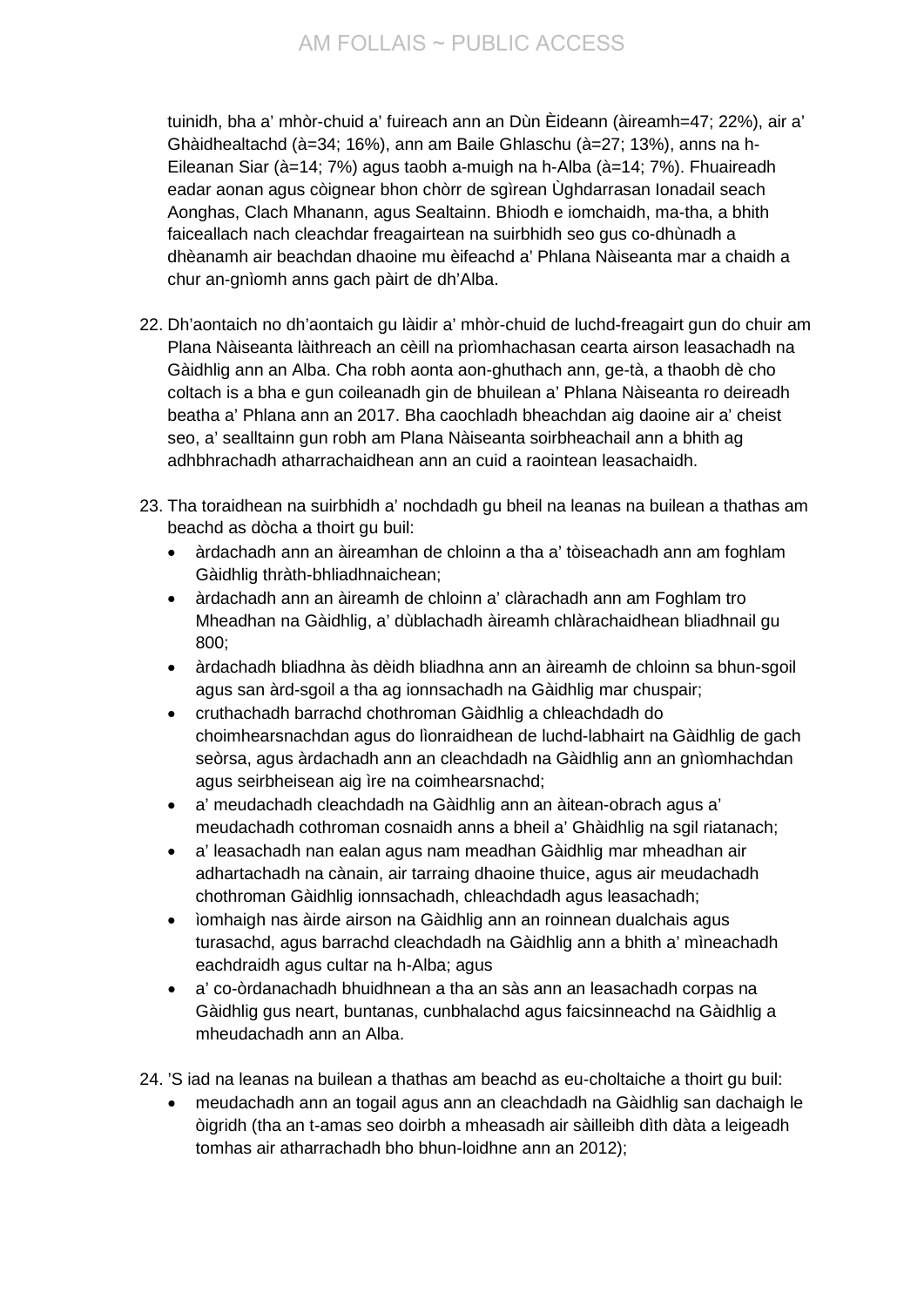- a' leudachadh faotainneachd chuspairean tro mheadhan na Gàidhlig ann an àrdsgoiltean; agus
- àrdachadh ann an àireamh de dh'inbhich a tha a' togail na Gàidhlig gu 3,000 agus a' cur ri sgilean cànaineach luchd-labhairt na Gàidhlig a tha fileanta mu thràth.
- 25. Tha na dùbhlan a thàinig am bàrr a thaobh coileanadh amasan a' Phlana Nàiseanta a' sealltainn mar a dh'fheumar:
	- ceannach a-steach, eibheachd agus co-obrachadh a thoirt am feabhas eadar an Riaghaltas, Bòrd na Gàidhlig, ùghdarrasan ionadail agus prìomh bhuidhnean eile air feadh Alba;
	- fàs a thoirt air roinnean tro phlanadh ro-innleachdail, co-obrachadh èifeachdach, agus goireasachadh; agus
	- ainmeachadh bun-dàta agus comharran-coileanaidh soilleir gus sùil a chumail agus measadh a dhèanamh air buaidh.
- 26. Tha na ceistean a shoillsicheadh agus na molaidhean a rinneadh le luchd-freagairt na suirbhidh a thaobh gach aon dhe na prìomhachasan agus na builean a bha air faire anns a' Phlana Nàiseanta a' co-fhreagairt nam puingean a rinneadh le buill de na buidhnean fòcais coimhearsnachd agus dhaoine aig a bheil ùidhean sònraichte, agus air sàilleibh sin, thèid beachdachadh a dhèanamh air iad seo anns an athearrainn dhen gheàrr-chunntas seo.

## **Buidhnean fòcais ann an coimhearsnachdan ionadail agus de dhaoine le ùidhean sònraichte**

- 27. Às dèidh aonta fhaighinn leis a' Bhòrd, ghabh sinn comhairle sia buidhnean, nam measg trì coimhearsnachdan ionadail anns na Hearadh, ann an Slèite agus ann an Dùn Èideann, agus trì buidhnean dhaoine le ùidhean sònraichte, a' gabhail a-steach òigridh (ann an Inbhir Nis), pàrantan (ann an Steòrnabhagh), agus luchd-ealain Gàidhlig (ann an Glaschu). Chaidh na buidhnean fòcais a chur air dòigh gus roinntarsainn ioma-chuimseach de na coimhearsnachdan a riochdachadh, air feadh Gàidhealtachd, Eileanan, agus Galltachd na h-Alba, air an robhar an dùil agus an dòchas gun toireadh am Plana Nàiseanta as motha buaidh. Gus còmhradh air prìomh bhuilean agus raointean leasachaidh a' Phlana Nàiseanta a dhèanamh nas fhasa, chaidh geàrr-chunntas cuimir, dà-chànanach amasan a' Plana, a' cleachdadh prìomh earrannan às, a sgaoileadh dhan fheadhainn a ghabh pàirt anns na buidhnean fòcais nuair a thugadh le post-dealain cuireadh dhaibh pàirt a ghabhail anns an rannsachadh, agus chaidh an cuartachadh ann an cruth clò-bhuailte aig a' bhuidhinn fòcais fhèin.
- 28. Bha e soilleir nach robh tuigse dhomhain air a' Phlana Nàiseanta san fharsaingeachd aig an fheadhainn a ghabh pàirt anns na buidhnean fòcais no aig cuid mhath dhen fheadhainn a ghabh pàirt san t-suirbhidh. Tha seo a' sealltainn gu bheil feum air conaltradh nas fheàrr mun Phlana Nàiseanta le coimhearsnachd na Gàidhlig uile gu lèir. Cha leòr e dìreach am Plana Nàiseanta a sgaoileadh; tha e cuideachd cudromach prìomh phuingean a' Phlana a dhèanamh so-ruigsinneach, agus ro-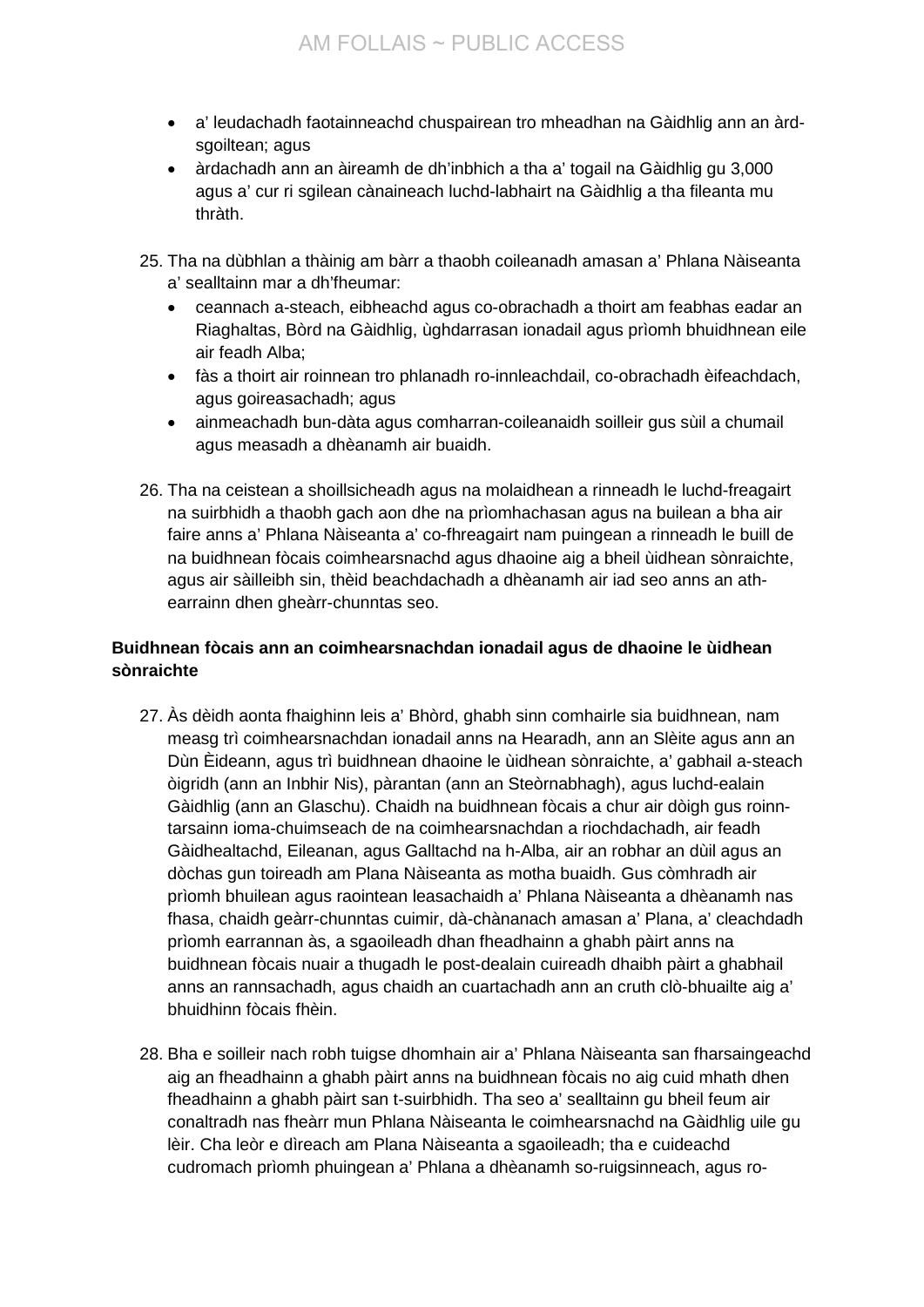innleachd a chruthachadh gus a' choimhearsnachd, agus gu sònraichte luchdiomairt, a ghabhail a-steach agus a dhèanamh nas fhiosraiche mu na prìomh amasan agus builean ro-innleachdail agus na bhiodh iad seo a' ciallachadh gu practaigeach. 'S e aon dhe na ceistean as bunaitiche cò dha a tha am Plana Nàiseanta; bha faireachdainn ann nach ann dhan fheadhainn a ghabh pàirt anns na buidhnean fòcais no anns an t-suirbhidh air loidhne a bha e.

- 29. Ged a bha taic sa chumantas ann dhan Phlana Nàiseanta, bha caochladh bheachdan ann a thaobh dè cho soirbheachail is a bha cur-an-gnìomh a' Phlana. 'S e seo na prìomh phuingean a thàinig am bàrr bho dhàta nam buidhnean fòcais agus na suirbhidh:
	- Dragh mun lùghdachadh ann an cleachdadh na Gàidhlig ann an coimhearsnachdan ann an 'cridhe na Gàidhealtachd', gu sònraichte am measg òigridh (fiù 's am beagan a ghabhas cùrsaichean tro mheadhan na Gàidhlig san àrd-sgoil);
	- A dh'aindeoin cho tairbheach is a tha foghlam tro mheadhan na Gàidhlig dha sgoilearan, bha faireachdainn ann sa chumantas nach tug e mòran buaidh a thaobh a bhith a' brosnachadh barrachd cleachdadh na cànain anns a' choimhearsnachd Ghàidhlig no am measg an t-sluaigh;
	- Gu ìre mhòir, mhòir, b' e cruthachadh chothroman Gàidhlig a chleachdadh taobh a-muigh na sgoile a' cheist a bu chudromaiche dhan fheadhainn a ghabh pàirt. Ann an sgìrean bailteil fada air falbh bho 'chridhe na Gàidhealtachd', bhathas am beachd gun robh e cudromach structaran de bhuidhnean coimhearsnachd agus de chothroman cleachdaidh a leasachadh mar chùl-taice do bhun-structar foghlam tro mheadhan na Gàidhlig, agus gun robh feum air barrachd chothroman a chruthachadh gus a' Ghàidhlig a chleachdadh gu sòisealta, agus fiù 's air barrachd ionadan sòisealta Gàidhlig, aig ìre na coimhearsnachd.
	- B' e a' choimhearsnachd, an t-àite-obrach agus na h-ealain Ghàidhlig na prìomh raointean a chaidh ainmeachadh airson cleachdadh na Gàidhlig a bhrodadh.
	- Bhathas am beachd gur dòcha gun robh leasachadh ghnìomhachdan ceangailte ri dualchas na Gàidhlig ann an co-theacs a' ghnìomhachais turasachd, na mheadhan ann an sgìrean ann an 'cridhe na Gàidhealtachd' gus barrachd cleachdadh na Gàidhlig a bhrosnachadh anns a' choimhearsnachd.
	- Bha e soilleir gun robhas am beachd gu bheil foghlam tro mheadhan na Gàidhlig comasach air barrachd cleachdadh na Gàidhlig a bhrosnachadh am measg òigridh, ach nach robh gu leòr taic ann an-dràsta do sgoilearan ann am foghlam tro mheadhan na Gàidhlig aig an dachaigh – gu h-àraidh a thaobh pàrantan a bhrosnachadh gus Gàidhlig a chleachdadh nas trice – no anns a' bheatha-obrach aca san àm ri teachd.
	- Bhathas am beachd gu bheil ceangal a dhìth anns a' Phlana Nàiseanta làithreach eadar cleachdadh na Gàidhlig anns an dachaigh, anns na tràth-bhliadhnaichean agus anns a' choimhearsnachd air an dàrna làimh agus ann am foghlam foirmeil air an làimh eile, agus gu bheil seo na laigse anns a' Phlana.
	- Ged a chaidh cuideam a chur air leantalachd ann an cleachdadh na Gàidhlig agus air taic do sgoilearan ann am foghlam tro mheadhan na Gàidhlig taobh a-muigh na sgoile mar phrìomh bhuilean, chuireadh cuideam cuideachd air dìth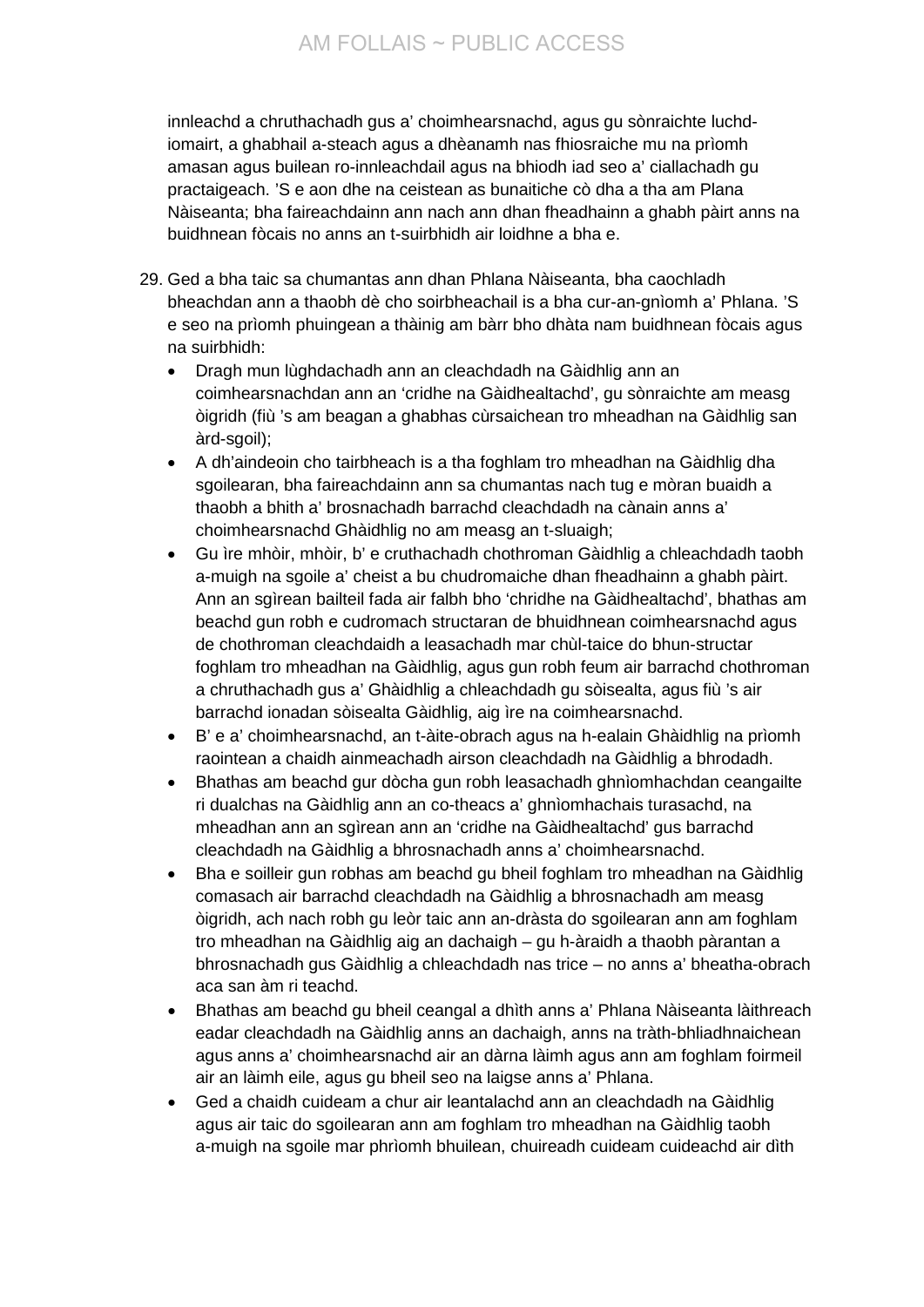leantalachd ann am foghlam tro mheadhan na Gàidhlig san àrd-sgoil agus anns an àite-obrach mar laigsean anns a' Phlana Nàiseanta làithreach.

- Bha pàrantan dhen bheachd gun robh coimhearsnachdan ann an 'cridhe na Gàidhealtachd' deatamach ann a bhith a' cur ri leasachadh-cànain sòisealta an cuid cloinne deatamach, agus bha iad gu ìre mhòir, mhòir dhen bheachd gum bu chòir do dh'fhoghlam tro mheadhan na Gàidhlig a bhith na mhodal foghlam bunsgoile àbhaisteach anns na coimhearsnachdan sin.
- Mar as trice, chuir pàrantan prìomhachas air cho cudromach is a bha e cleachdadh na Gàidhlig san dachaigh, sa choimhearsnachd agus san sgoil amalachadh. A rèir nan tobraichean dàta againn, is soilleir gun tug dìth coòrdanachaidh eadar an dachaigh, a' choimhearsnachd agus an sgoil droch bhuaidh air soirbheas cur-an-gnìomh a' Phlana Nàiseanta.
- Chan eil gu leòr sa Phlana Gàidhlig làithreach mu na h-ealain Ghàidhlig agus mu cheòl Gàidhlig, aon chuid a thaobh bhuilean agus amasan a ghabhas dèanamh agus measadh, no a thaobh na buaidh mhòir agus nan leasan a dh'fhaodadh a bhith aca airson coimhearsnachd na Gàidhlig san fharsaingeachd.
- 30. Ged a thuirt an fheadhainn a ghabh pàirt anns na buidhnean fòcais agus anns an t-suirbhidh gun robh iad riaraichte gu ìre le amasan a' Phlana Nàiseanta, chaidh curan-gnìomh agus amalachadh bhuilean ann an raointean leasachaidh a chunnacas mar raointean air leth bho chèile a mheasadh mar chnapan-starraidh bunaiteach do thoirt gu buil amasan luchd-poileasaidh.
- 31. Ann an leasachadh an ath Phlana Nàiseanta, bidh ceangladh obair na roinnefoghlaim, agus gu h-àraidh foghlam tro mheadhan na Gàidhlig, nas dlùithe ris a' choimhearsnachd, agus brodadh barrachd làthaireachd buill na coimhearsnachd ann am foghlam tro mheadhan na Gàidhlig anns na sgoiltean nam prìomh bhuilean.
- 32. Tha sinn a' moladh, stèidhichte air an sgrùdadh againn sa mhodal seo, gum biodh dòigh-obrach na b' iomlanaiche a thaobh glèidheadh na Gàidhlig ann an coimhearsnachdan agus togail na Gàidhlig, leasachadh sòisealta agus ath-ùrachadh san t-siostam foghlaim na buannachd ann an leasachadh an ath Phlana Nàiseanta.

## **Agallamhan le daoine aig an robh ùidh shònraichte sa chùis**

- 33. Airson na treas pàirt, agus a' phàirt mu dheireadh, san sgrùdadh dhìreach againn air buaidh a' Phlana Nàiseanta, rinn sinn agallamhan leth-structaraichte le dusan riochdairean bho bhuidhnean eadar-dhealaichte aig an robh pàirt shònraichte ann an cur-an-gnìomh a' Phlana Nàiseanta. Am measg an t-sampla againn bha riochdairean bho chòig dhe na prìomh bhuidhnean Gàidhlig (com-pàirtichean a' Bhùird ann a bhith a' lìbhrigeadh sheirbheisean), bho trì ùghdarrasan ionadail, agus bho cheithir buidhnean eile a bha an cois a' Phlana Nàiseanta, a' gabhail a-steach dà bhuidheann foghlaim agus dà bhuidheann mheadhanan.
- 34. Thàinig ceithir prìomh chuspairean am bàrr bhon sgrùdadh chàileachdail againn air na h-agallamhan, mar a leanas:
	- faireachdainnean nan daoine seo mun Phlana Nàiseanta;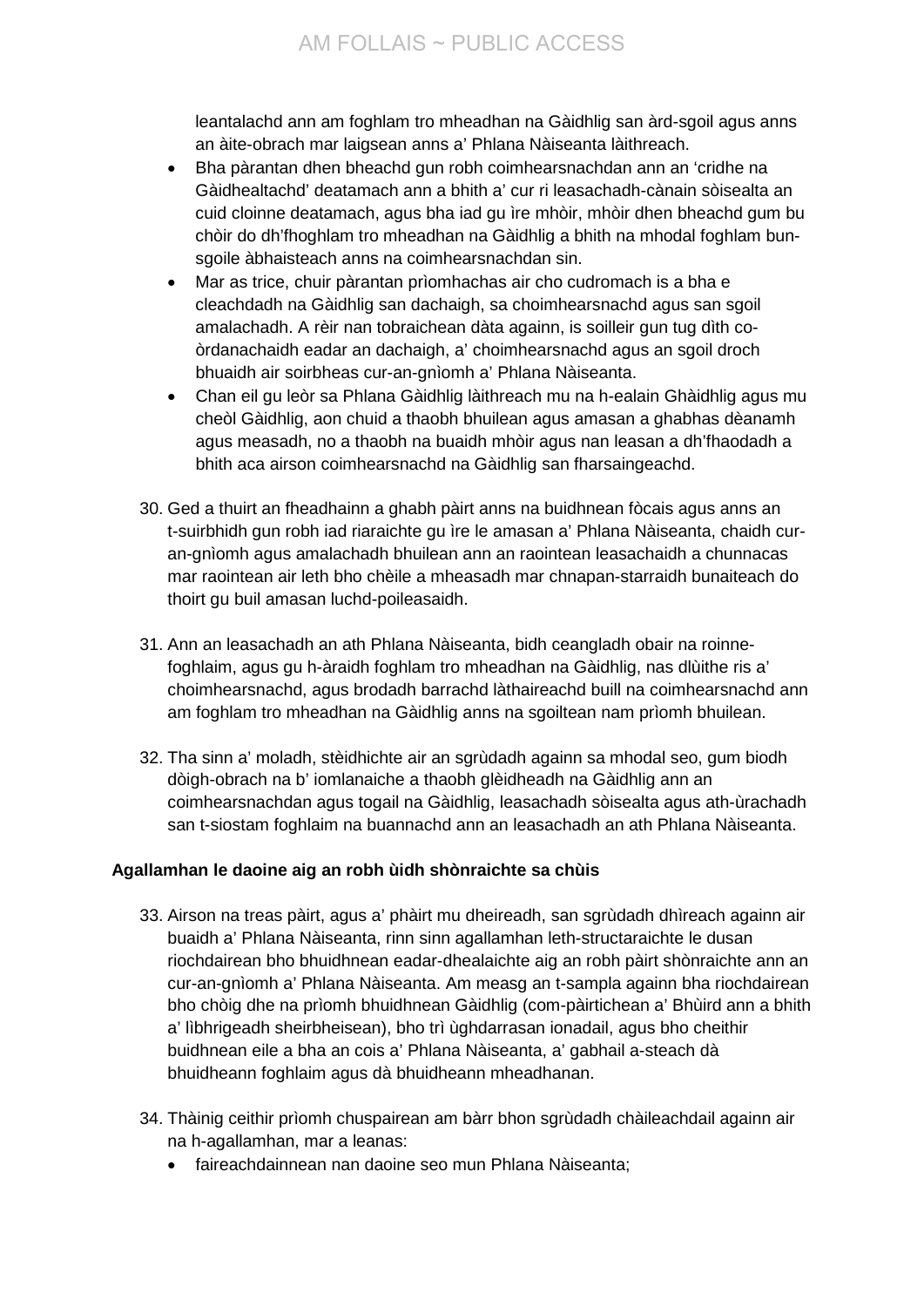- foghlam agus ath-bheothachadh cànain sa choimhearsnachd;
- ro-innleachd agus ròl reachdail a' Bhùird; agus
- conaltradh Bhòrd na Gàidhlig.
- 35. San fharsaingeachd bhathas am beachd gun robh am Plana Nàiseanta feumail mar inneal a chur prìomhachasan ann am planadh cànain fa chomhair sheirbheiseach catharra agus luchd-poileataigs, agus gu ìre bhuidhnean poblach a tha ag ullachadh phlanaichean reachdail Gàidhlig. Gidheadh, bhathas cuideachd am beachd nach robh am Plana feumail no fiù 's buntainneach do choimhearsnachd na Gàidhlig san fharsaingeachd.
- 36. Chuireadh cuideam air seo san dàrna cuspair anns an sgrùdadh againn, a thaobh na teanntachd, ann am beachd cuid a dhaoine, eadar am poileasaidh foghlam tro mheadhan na Gàidhlig a chur air adhart agus a leasachadh mar mheadhan air athbheothachadh cànain air an dàrna làimh, agus glèidheadh nan coimhearsnachdan dualchasach Gàidhlig air an làimh eile. Bho shealladh an taoibh seo dhen sgrùdadh againn, tha sinn a' moladh leasachadh ro-innleachdan gus a' bheàrn eadar an dà raon leasachaidh seo a lìonadh, chun na h-ìre as motha a ghabhas sin dèanamh, a' toirt luchd-labhairt dualchasach a-steach ann an lìbhrigeadh foghlam tro mheadhan na Gàidhlig agus ann an taic seachtrach a tha na pàirt ann an Curraicealam airson Sàr-mhaitheis.
- 37. 'S ann mu ro-innleachd fhad-ùinich, ròl a' Bhùird ann an iomairtean planaidh-cànain san fharsaingeachd, agus an ceangal eadar am Plana Nàiseanta agus lèirsinn fhadùineach a' Bhùird airson leasachadh na Gàidhlig a bha an treas cuspair a thàinig am bàrr san sgrùdadh againn. Tha e soilleir gu bheil cnuasachadh soilleir, roinnleachdail deatamach do bhuidhnean an dà chuid anns an obair làitheil aca a' cur an gnìomh nan dleasan aca fon Phlana agus ann an leasachadh ròl nam buidhnean aca thar ùine, gus prìomhachasan planaidh-cànain às leth na Gàidhlig a thoirt gu buil. Cha robh na riochdairean ris an do bhruidhinn sinn daonnan mothachail co-dhiù an ann air a' Bhòrd gu ìre mhòir a tha an t-uallach airson ro-innleachd fhad-ùineach dhen leithid seo, no a bheil an t-uallach seo air a roinn eadar an Riaghaltas, am Bòrd agus na prìomh bhuidhnean Gàidhlig. Is dòcha gu bheil leasachadh nan roinnleachdan seo a' dol air adhart gu leantainneach taobh a-staigh a' Bhùird, ach tha a' bheachd aig na daoine ris an do bhruidhinn sinn gu bheil an soilleireachadh seo a dhìth agus gum biodh e luachmhor dhaibh nan obair a' comharrachadh na faireachdainn aca nach eil iad air a bhith an sàs anns na còmhraidhean seo.
- 38. Bhathas am beachd gu bheil leasachadh planaichean conaltraidh cudromach an dà chuid ann a bhith a' freagairt ionnsaighean poblach air a' Ghàidhlig anns na meadhanan agus mar inneal gus tuigse an t-sluaigh agus na beachdan aca air a' Ghàidhlig a mhathachadh. A rèir an sgrùdaidh againn air beachdan nan riochdairean ris an do bhruidhinn sinn, tha e soilleir gu bheil, nam beachd, leasachadh conaltradh a' Bhùird – leis na buidhnean aca agus le coimhearsnachd na Gàidhlig, cho math ris an t-sluaigh san fharsaingeachd – na phrìomhachas gus na h-amasan agus na builean a tha san t-sealladh sa Phlana Nàiseanta a choileanadh.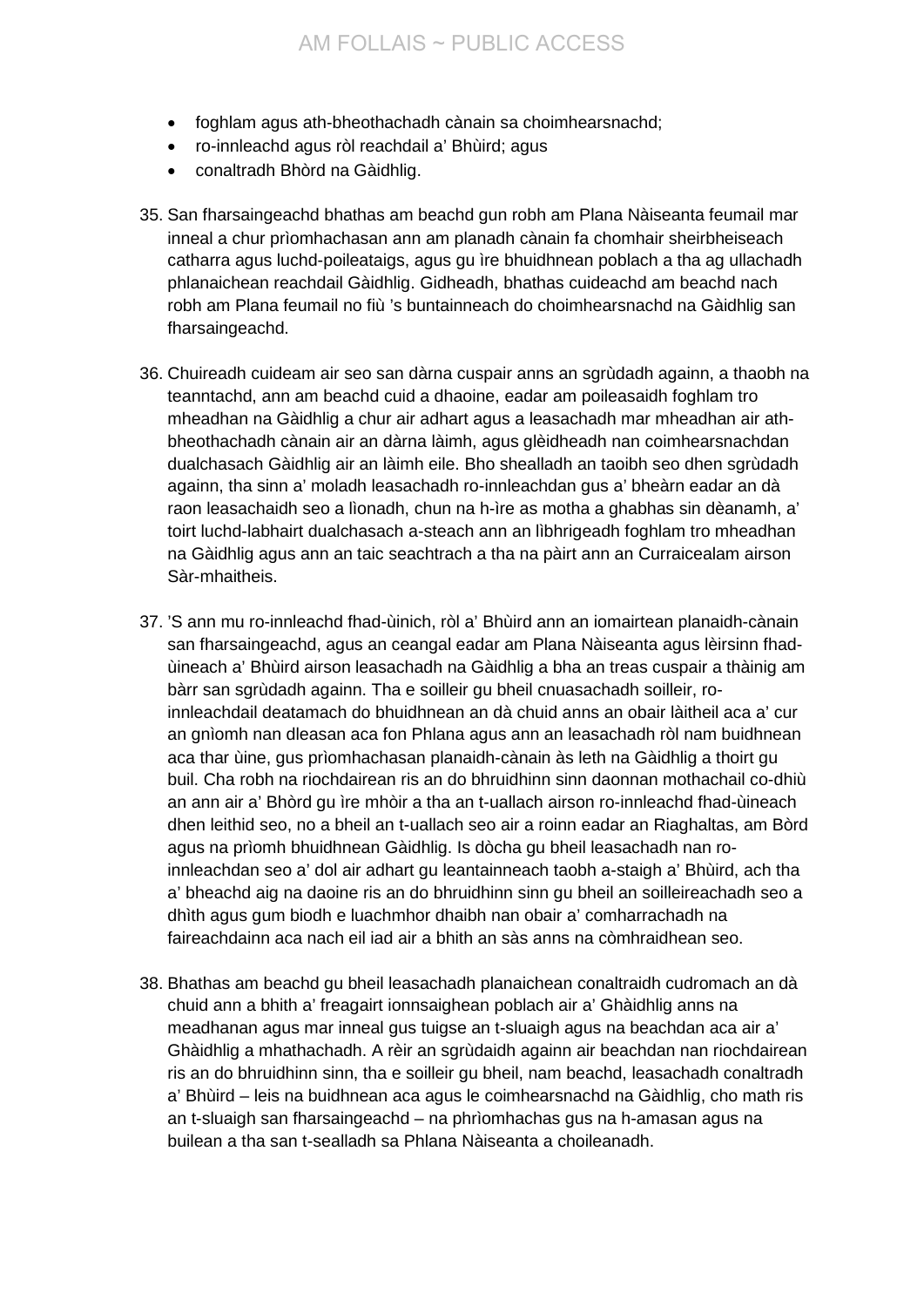- 39. Stèidhichte air an dusan agallamhan a rinn sinn le daoine aig a bheil ùidh shònraichte anns a' Phlana Nàiseanta, tha sinn dhen bheachd gum biodh na leasachaidhean seo air leth tairbheach ann a bhith ag ullachadh an ath Phlana Nàiseanta:
	- Bu chòir dhan ath Phlana buntanas sònraichte nam prìomhachasan-leasachaidh a mhìneachadh ann an dòigh a tha nas soilleire agus nas so-thuigsinniche dha na coimhearsnachdan Gàidhlig eadar-dhealaichte na mar a tha iad anns a' Phlana Nàiseanta làithreach.
	- Bhiodh e comasach na draghan a tha aig mòran gu bheil barrachd cuideim ga chur air foghlam tro mheadhan na Gàidhlig na air glèidheadh na cànain sa choimhearsnachd a lùghdachadh gu ìre nan robhar a' tuigsinn foghlam ann an dòigh na b' fharsaing agus na b' fhosgailte mar inneal airson leasachadh cànain a chuireas gu feum feartan cànanach nan coimhearsnachdan dualchasach Gàidhlig. Bu chòir dhan Phlana amasan a mhìneachadh nas soilleir a thaobh neartachadh nan coimhearsnachdan seo, a' gabhail a-steach cruthachadh barrachd chothroman-cleachdaidh annta ann am barrachd shuidheachaidhean.
	- Gus a' bheàrn a tha ann, ann am beachd cuid a dhaoine, eadar luchd-labhairt 'ùra' anns an t-siostam-foghlaim agus luchd-labhairt 'dualchasach' anns na diofar choimhearsnachdan Gàidhlig, mholamaid gum bu chòir dhan ath Phlana càirdeas nas fhaisge a thogail eadar an dà bhuidheann seo.
	- Bidh ullachadh cùramach de ro-innleachd mhionaidich, fhad-ùinich, a nì soilleir an dà chuid ròl a' Bhùird ann an leasachadh na Gàidhlig agus amasan fadùineach poileasaidh-cànain na Gàidhlig, deatamach ann a bhith a' toirt gu buil amasan agus builean Phlanaichean Nàiseanta san àm ri teachd, agus ann a bhith a' ceangal nan amasan seo ri lèirsinn luchd-poileasaidh airson na cànain.
	- Bheireadh ullachadh de ro-innleachd ioma-chùiseach conaltraidh, a thugadh luaidh air mar a dh'obraicheas am Bòrd le buidhnean aig a bheil ùidh ann an leasachadh na Gàidhlig agus le coimhearsnachdan, piseach air cur-an-gnìomh prìomhachasan planadh-cànain a' Bhùird mar a nochdas iad anns na Planaichean Nàiseanta.

## **Modal 5: Beachdachadh air mar a dh'fhaodadh cùisean a bhith gun Phlanaichean Nàiseanta**

- 40. Ged a tha e doirbh sgaradh a dhèanamh eadar buaidh shònraichte an dà Phlana Nàiseanta agus buaidh gnìomhan mòra planaidh-cànain eile, 's ann a tha e soilleir gun tug ullachadh agus cur-an-gnìomh nam Planaichean Nàiseanta buaidh bhrìoghmhor air planadh-cànain airson na Gàidhlig, buaidh nach biodh ann chun na h-aon ìre mura b' e na Planaichean seo.
- 41. An toiseach, às aonais nam Planaichean Nàiseanta, bhiodh coluadar air planadhcànain airson na Gàidhlig na bu sgleòthaiche, na bu mhaoile, agus na b' fharsainge, agus is coltach gum biodh slighe na bu bhriste agus na bu neo-chunbhalaiche ann a bhith a' dèiligeadh ri prìomh chuspairean agus prìomh dhùbhlain.
- 42. San dàrna àite, tha na Planaichean Gàidhlig air a bhith nan cuideachadh ann an ullachadh cnuasachaidh ro-innleachdail agus ann an leasachadh ghnìomh ro-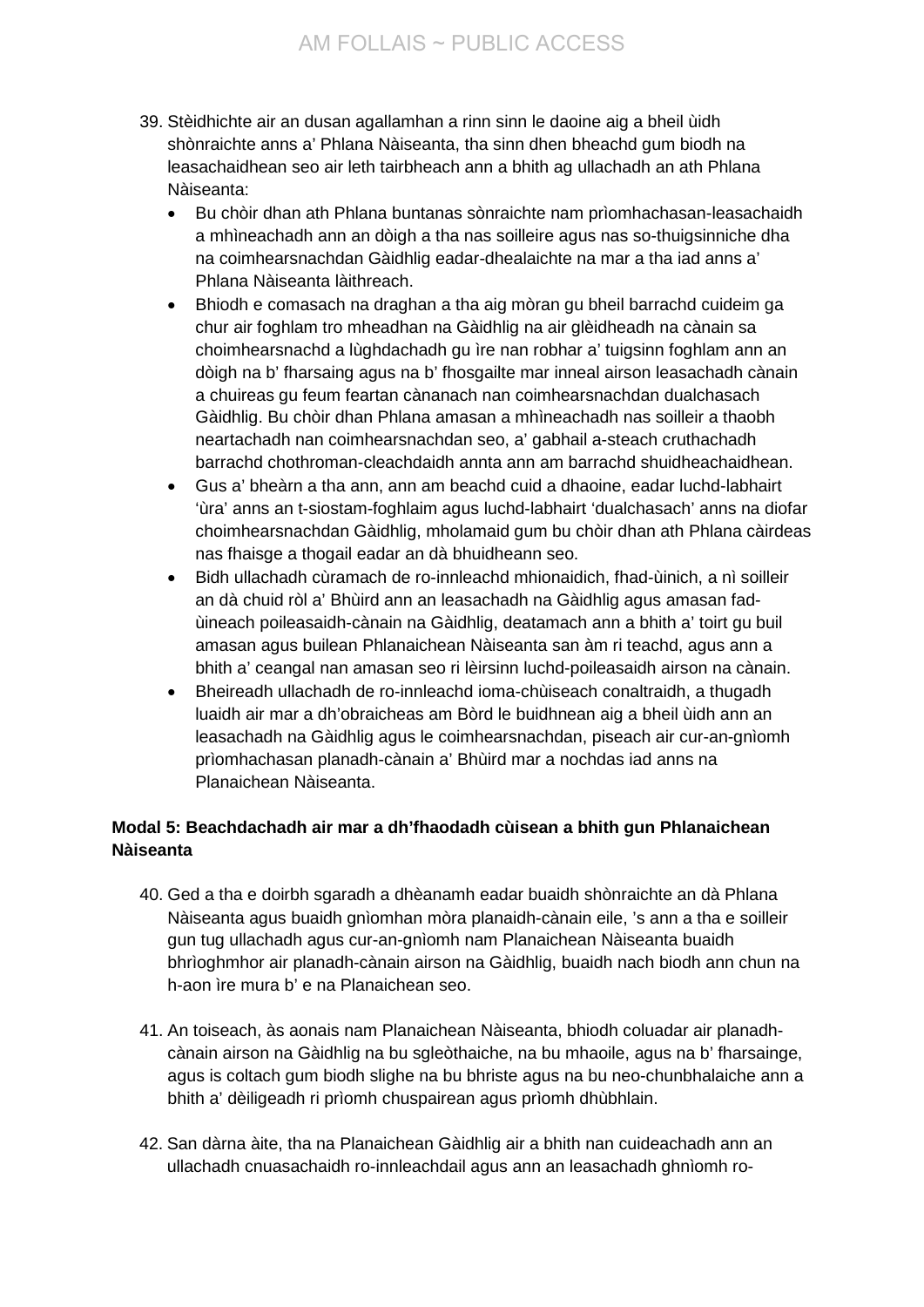innleachdail a thaobh leasachadh na Gàidhlig, agus às an aonais, cha thugadh an aon chuideam air atharrachadh ann an dol a-mach bhuidhnean agus dhaoine fa leth. Gu cudromach, às aonais nam Planaichean Nàiseanta, cha bhiodh inneal ann gus slatan-tomhais a chur air bonn gus adhartas ann an leasachadh na Gàidhlig a sgrùdadh. Gidheadh, bhiodh e na chuideachadh nan robh barrachd shlatan-tomhais gan cleachdadh ann an diofar raointean leasachaidh agus sgrùdadh eadar-amail coileanadh nan slatan-tomhais ann am Planaichean Nàiseanta san àm ri teachd.

- 43. San treas àite, tha na Planaichean Nàiseanta air a bhith feumail ann a bhith a' trusadh cruinneachadh mòr data a thaobh gnìomhan air leth ann an taghadh farsaing de raointean leasachaidh, agus san dòigh sin a' dèanamh comasach sgrùdadh farsaing air na cothroman agus na dùbhlain a tha ann mu choinneamh leasachadh na Gàidhlig. Mar a chaidh mìneachadh ann am modal 2, ge-tà, tha duilgheadasan air a bhith ann ann an trusadh, tasgadh agus sgrùdadh an data seo. Bu choir dha na h-ath Phlanaichean Nàiseanta dèanamh cinnteach gun cleachdar an dàta seo anns an dòigh as èifeachdaiche is a tha comasach.
- 44. Sa cheathramh àite, rinn ullachadh agus leasachadh nam Planaichean Nàiseanta comasach coluadar na b' fharsainge agus na b' eòlaiche am measg taghadh farsaing bhuidhnean ann an Alba le ùidh ann an leasachadh na Gàidhlig. Cuideachd, tha barrachd mothachaidh ann mu chudromachd agus mu fheum rannsachaidh pongail mar bhunait poileasaidh, agus tha tuigse air na prionnsabalan bun-bheachdail agus teòiridheach planadh-cànain a-nis nas stèidhichte.
- 45. Mu dheireadh, tha dleasnas ullachadh nam Planaichean Nàiseanta air toirt air prìomh actairean ann an leasachadh na Gàidhlig modhan ad hoc, bras a sheachnadh agus a bhith a' cnuasachadh air an t-suidheachadh ann an dòigh nas ro-innleachdail agus iomlanaiche. Thathas an dùil gur dòcha gun toir am fosgladh seo air modhan planaidh-cànain nas grinne buannachdan thar nam bliadhnaichean ri teachd airson leasachadh na Gàidhlig.

## **Co-dhùnaidhean agus molaidhean**

- 46. Tha an sgrùdadh againn a' sealltainn gun tug an dà chuid pròiseas nam Planaichean Nàiseanta agus na Planaichean fhèin deagh bhuaidh, san fharsaingeachd, air leasachadh na Gàidhlig ann an Alba. Tha grunn chuspairean farsaing air èirigh san sgrùdadh againn, ge-tà.
- 47. An toiseach, thathas am beachd, san fharsaingeachd, gum biodh e comasach cuid dhe na builean a nochd anns na Planaichean Nàiseanta a chur an cèill na bu shoilleire. Uaireannan, tha cuid dhiubh air an cur an cèill ann an dòigh neo-phongail, ga dhèanamh nas duilghe co-dhùnadh a ruigsinn air co-dhiù an do rinneadh adhartas gu leòr a dh'ionnsaigh an coileanaidh. Aig amannan far an deach iomradh a thoirt air amasan no builean, chan eil an dòigh anns an deach an cur an cèill ro chuideachdail.
- 48. San dàrna àite, tha mòran am beachd nach do rinneadh gu leòr a thaobh a bhith a' brodadh fileantachd phractaigeach agus cleachdadh na cànain ann an dà-rìribh taobh a-muigh na sgoile. Ceangailte ri sin, thugadh iomradh uair is uair nach tugadh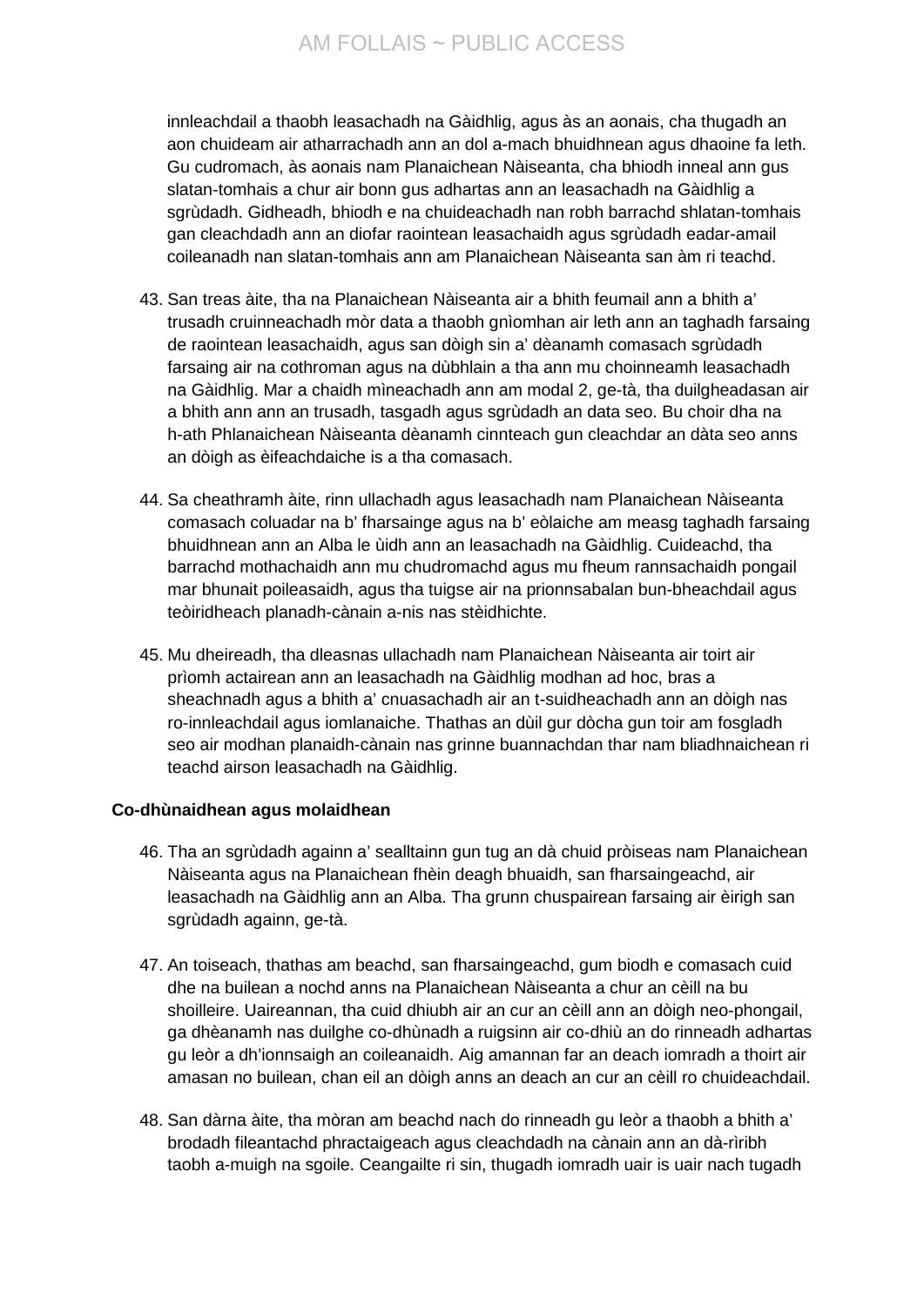# AM FOLLAIS ~ PUBLIC ACCESS

feart gu leòr ri planadh-cànain aig ìre ionadail, agus gu sònraichte ri planadh gus barrachd cleachdaidh dhen chànain aig ìre na coimhearsnachd a phiobrachadh. Bha draghan sònraichte ann a thaobh na h-èiginn anns a bheil, co-dhiù a rèir cuid a dhaoine, a' chànain ann an coimhearsnachdan ann an 'cridhe na Gàidhealtachd' far a bheil fhathast dùmhlachd shusbainteach de luchd-labhairt. Bhathas mothachail nach e dìreach èiginn chànanach a bha ann, ach gu bheil e deatamach ro-innleachd amalaichte ullachadh a ghabhas a-steach an dà chuid ath-bheothachadh cànain agus leasachadh eaconamaidhean làidir ionadail. Mu dheireadh, b' e cuspair eile a thàinig am bàrr, am feum a tha ann airson barrachd cheanglaichean eadar na seòrsaichean eadar-dhealaichte de choimhearsnachdan Gàidhlig a tha ri fhaighinn, a' tarraing air na neartan cànanach a tha fhathast ri fhaighinn ann an coimhearsnachdan ann an 'cridhe na Gàidhealtachd', ach a' ceangal nan neartan sin ri gnìomhachdan ann an diofar seòrsaichean choimhearsnachdan, nam measg feadhainn anns na bailtean agus 'coimhearsnachdan ùidhe'.

- 49. San treas àite, b' e cuspair eile a thàinig am bàrr uair is uair am feum a tha ann airson barrachd coluadair leantainnich eadar am Bòrd air an dàrna làimh agus an diofar luchd-ùidhe leis a bheil am Bòrd ag obair. Bhathas riaraichte gu ìre mhòir leis a' choluadar a tha ann sa chiad dol-a-mach ach cha robhas am beachd gun robh mòran coluadair leantainnich ann, agus ann am beachd cuid, cha robh sin freagarrach. Leis cho cudromach is a tha cur an gnìomh an dà chuid a' Phlana Nàiseanta agus na planaichean reachdail Gàidhlig, tha an dà chuid coluadar leantainneach le luchd-ùidhe agus measadh a tha nas ro-innleachdaile de dh'iomairtean a' Bhùird deatamach.
- 50. Tha an cuspair mu dheireadh ceangailte ri mar a tha am Bòrd a' trusadh dàta, a' gabhail a-steach rianachd siostaman fiosrachaidh a' Bhùird fhèin. Bhiodh barrachd sgrùdaidh eadar-amail air cur an gnìomh nam Planaichean na chuideachadh mòr dhan Bhòrd ann am planadh ro-innleachdail, giullachd obrachaidh, agus codhùnaidhean air riarachadh ghoireasan. A bharrachd air sin, dh'fhàs e gu math soilleir tron phròiseact seo nach robh am prìomh dàta a chaidh a thrusadh leis a' Bhòrd a thaobh cuir-an-gnìomh furasta a lorg gu sgiobalta. Feumar sùil a thoirt air an dìth seo le cabhaig.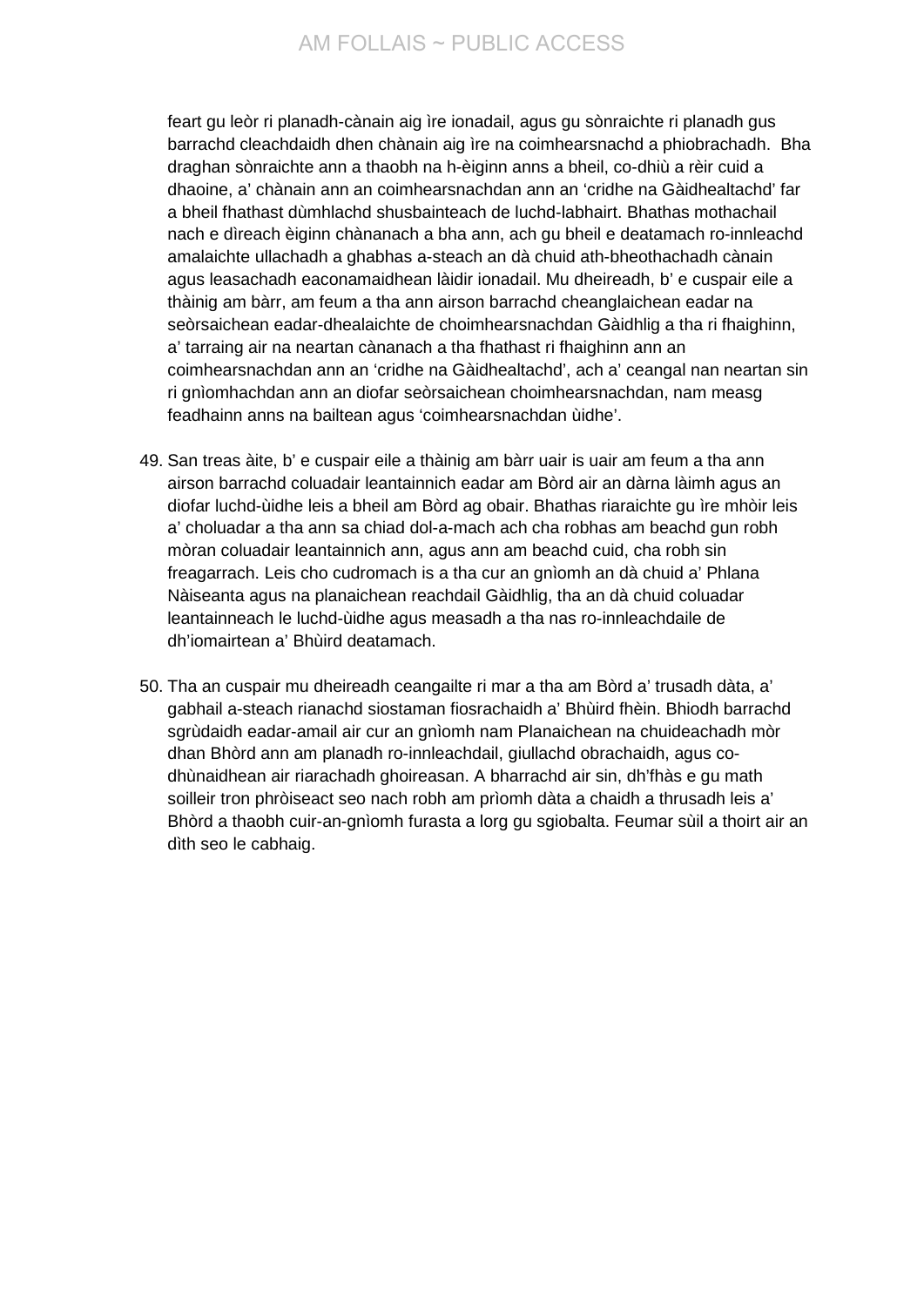# **Executive Summary**

- 1. This report endeavours to assess the impact of the National Gaelic Language Plan (NGLP) 2012–2017 and is intended to assist Bòrd na Gàidhlig (BnG) in the preparation of the next NGLP, which will run from 2017–2022, by:
	- assessing the success of the NGLP in meeting its own aims and those of the Gaelic Language (Scotland) Act 2005 (GLA);
	- assessing the impact of the NGLP on the various domains affecting the state of the language;
	- assessing the reasons for identified successes, failures and shortcomings in the state of the language over the period of the NGLP; and
	- recommending how the structure and metrics of the NGLP might be improved when it is renewed.
- 2. This evaluation consists of five modules:
	- Module 1 evaluates the content and implementation of national language strategies in other jurisdictions, seeking to draw lessons that are relevant for the Gaelic case.
	- Module 2 synthesises and analyses the reports and documentary evidence held by the Bòrd that relates to the implementation of the NGLP.
	- Module 3 analyses nine discrete programmes and projects that show how the NGLP has been implemented in different fields.
	- Module 4 attempts a direct investigation of the impact of the NGLP and consists of:
		- o an on-line survey of public views on the effectiveness of the NGLP;
		- o an analysis of views expressed at seven focus groups, three in different geographical communities (Harris, Sleat and Edinburgh), three involving distinct communities of interest (young people, parents and artists), and one at the Bòrd itself; and
		- o an analysis of the views and experiences of twelve stakeholders, based on indepth interviews with representatives of key organisations involved in the implementation of the NGLP.
	- Module 5 is a counterfactual analysis, attempting to compare the current position with a counterfactual situation in which no NGLPs had been developed.

# **Module 1 – International documentation and literature review**

- 3. The principal official language strategy documents which have been reviewed and analysed include those pertaining to the Basque Autonomous Community, Balearic Islands, Canada, Catalonia, Estonia, Galicia, Ireland, Scotland and Wales. Reference was also made to government medium-term review documents (where available) and selected secondary literature to inform the contextual, legal, institutional and social milieu within which these strategies have operated.
- 4. The various strategy documents considered were prepared by widely differing types of bodies, from government departments to statutory bodies such as the Bòrd, to non-statutory public bodies, for a very wide variety of constitutional, statutory and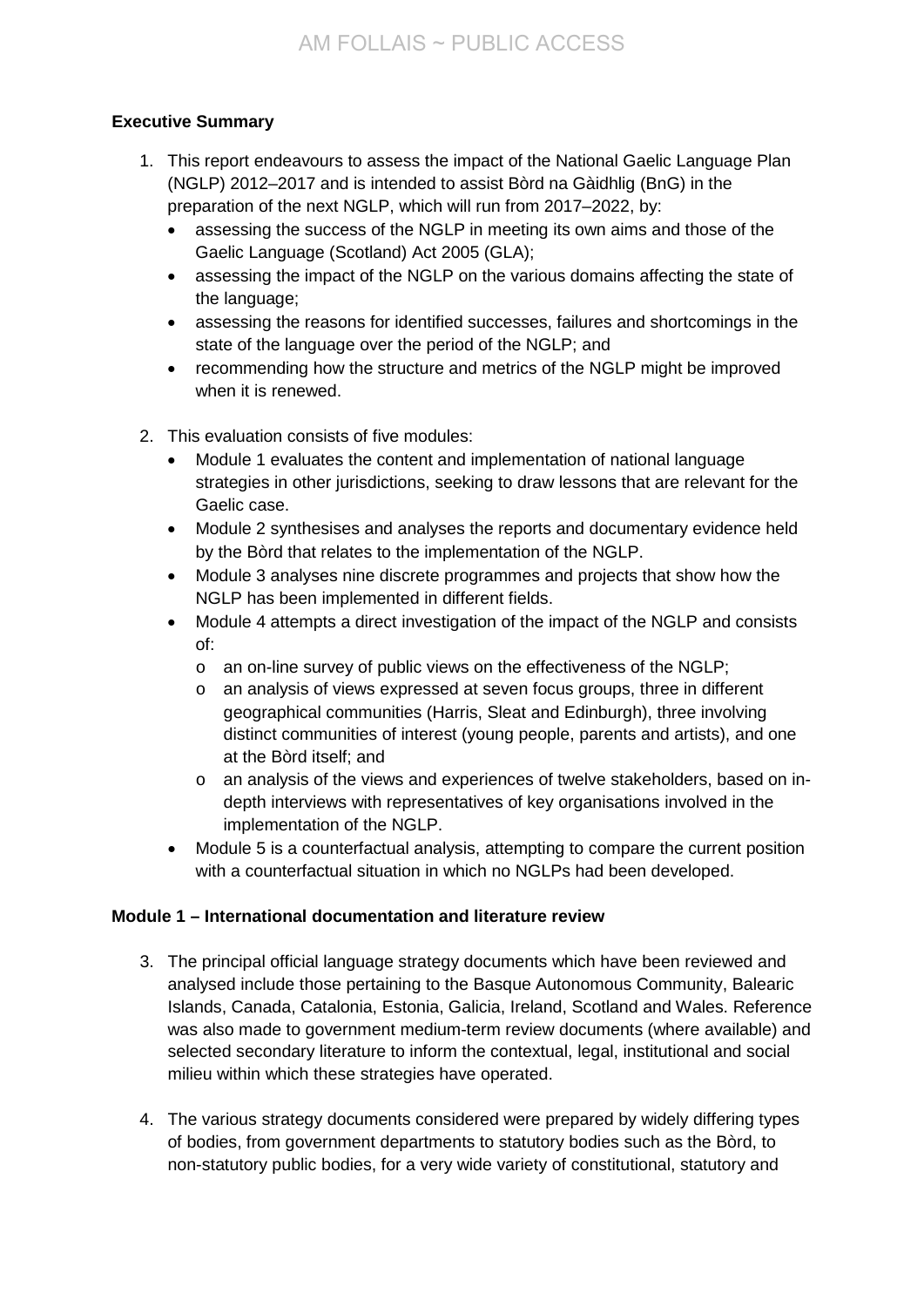administrative purposes, and relate to language contexts which differ in fundamentally important respects. We have therefore sought to extract what we consider to be the more important themes and principles which emerge, in spite of this great diversity of context, and to focus on aspects of these plans which are of clearest significance in the Gaelic context.

- 5. One of these themes is the importance of grounding the strategy document in an understanding of the processes of language dynamics and theories of minority language revitalisation. On the one hand, this requires some assessment of the current linguistic situation of the language, and the particular challenges that this situation presents. On the other, this requires some consideration as to how the strategy will address not only how to increase overall numbers of speakers, but also behaviours – in particular, increasing actual language use by speakers in a greater number of areas of daily life (domains of use) – and attitudes. This can usefully be conceived of in terms of ability (increasing numbers of people able to use Gaelic), opportunity (increasing the opportunities to use Gaelic in daily life) and desire (increasing the desire of people to acquire Gaelic, and for those who have it, to take advantage of the opportunities to actually speak it).
- 6. For languages such as Gaelic, this may require the articulation of both an overarching strategy and particular reference to local contexts. It is important not to overstate differences, but the challenges to and opportunities for development in one part of the country may differ from those in another part. However, the strategy document is also a public policy document, and it is therefore also important that it is grounded in a firm understanding of the broader public policy context and the actual processes of government. As such, it is important to draw on the sort of expertise that both language policy specialists and civil servants can provide.
- 7. Other key themes are agency and buy-in. The strategy document should be firmly grounded in an awareness of both the powers and resources of the body preparing the document – in this case, the Bòrd – and the limits of those powers and resources. It should also pay attention to the role that other bodies can play, including the Scottish Government, local authorities and other public bodies, Gaelic language organisations, and bodies in the private and voluntary sectors, and to the powers and resources that they may also bring to bear.
- 8. Where outcomes are dependent on other bodies as most will be it is important to be clear as to what the role of both the Bòrd and those other bodies will be. Outcomes should be clear, easily understood by both Bòrd staff and partner organisations, and should be achievable, given the powers and resources of the partners.
- 9. Buy-in is also essential. In some cases, the Bòrd may be able to encourage or even require a certain amount of buy-in – for example, through a requirement in a Gaelic language plan, or a condition imposed in order to obtain Bòrd funding. But even in these cases, actual implementation will require more than mere obedience; buy-in is essential. This implies an identification of those organisations that will be crucial to the implementation of the strategy, and early consultation with them. Language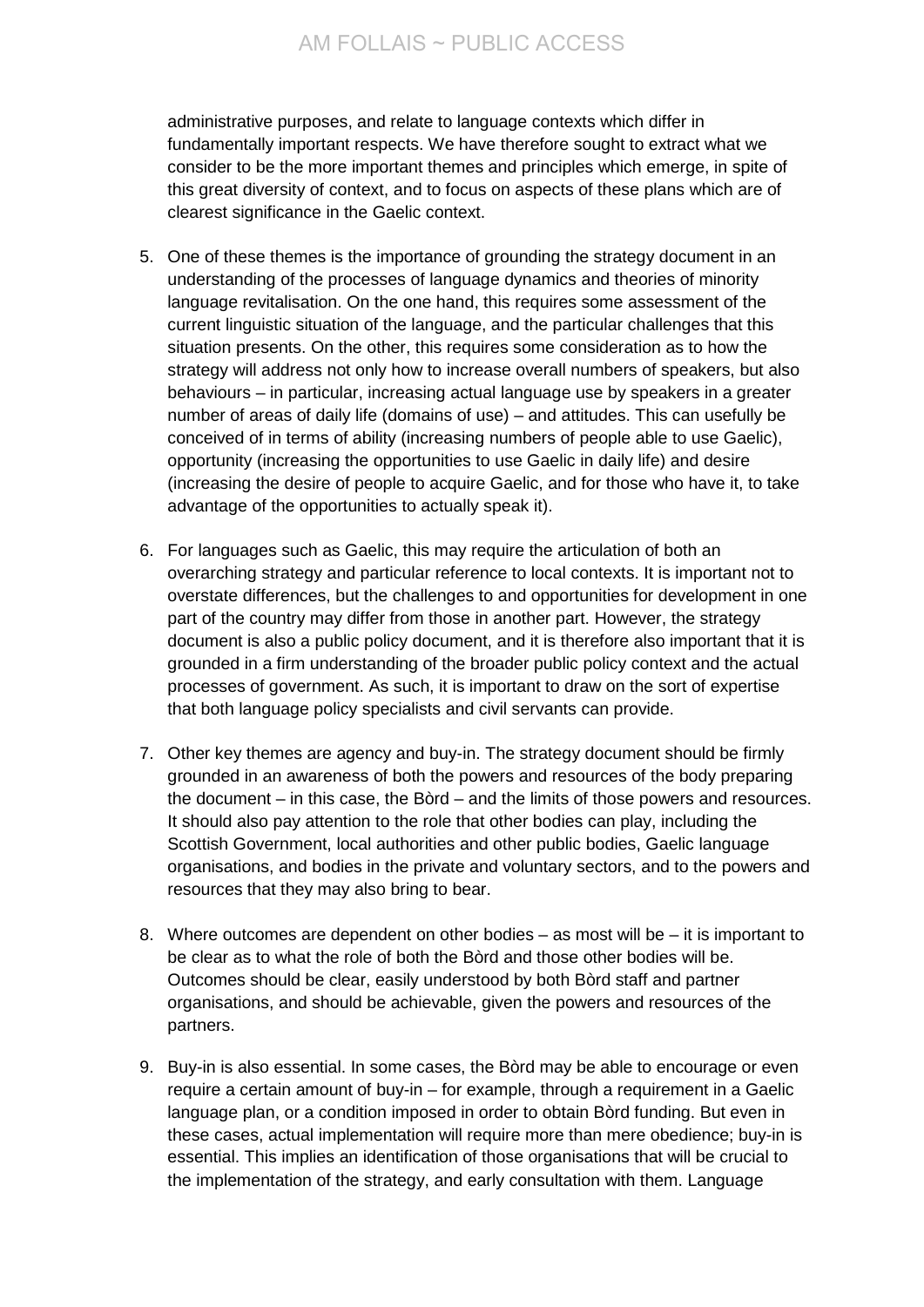planning is both a bottom-up and a top-down process, and therefore buy-in from the language community itself is also crucial. This requires not only consultation but also the provision of sufficient information, such as data which is being relied upon in the formulation of policy, policy options, and rationales for the options chosen, so that consultation can be engaged in in a meaningful fashion.

- 10. A range of strategies and mechanisms are available for the successful and costeffective assessment of the implementation of language strategies. One of these is to take a more demanding approach to processes of reporting and monitoring, so as to generate a larger and more fine-grained body of data. Another is to engage in more effective consultation, dialogue and 'knowledge exchange' with stakeholders and communities.
- 11. Welsh experience has shown that requiring specific reporting in relation to designated performance indicators for particular plan commitments can be very valuable for plan assessment. The establishment of a coherent methodology for data collection, and its consistent application over time, allows trends to be clearly identified and analysed. With regard to the specific issue of Gaelic language acquisition, specified outcomes and performance indicators need to be meaningful, yielding genuine insight into the extent to which a positive change has been accomplished. There is thus a possibility that meaningful indicators will be challenging ones; there will have to be genuine progress if the indicator is to be satisfied. In terms of practicability, it is helpful to establish indicators that allow evaluators to draw upon existing data sets wherever possible rather than requiring the collection of a new body of data.

## **Module 2: Synthesis and analysis of reports and documentary evidence**

- 12. Module 2 provides a synthesis and analysis of the reports and other documents held by the Bòrd, or available from other bodies, including reports on the implementation by various public bodies of their Gaelic Language Plans (GLPs), and Gaelic Education data. This section of the report gives a general assessment of these materials, seeking to determine the extent of any gaps in the data provided, and offering suggestions concerning the systems and structures the Bòrd uses to gather and scrutinise data relating to the implementation of the NGLP and the assessment of its sociolinguistic impact.
- 13. Module 2 identifies a range of issues concerning the mechanisms and procedures currently used for the assessment of NGLP implementation, together with several suggestions for possible revision and improvement. These include:
	- The absence of clear benchmarks in the NGLP makes it more difficult to draw unambiguous conclusions with regard to the success (or lack) of implementation. Identifying concrete measurements (or performance indicators) for the 'key outcomes' and 'strategic priorities' (if retained) of the next NGLP would provide a means of better measuring implementation and impact.
	- The NGLP lacks any table or chart indicating the bodies that have responsibility in relation to the stated key outcomes and strategic priorities. Providing such an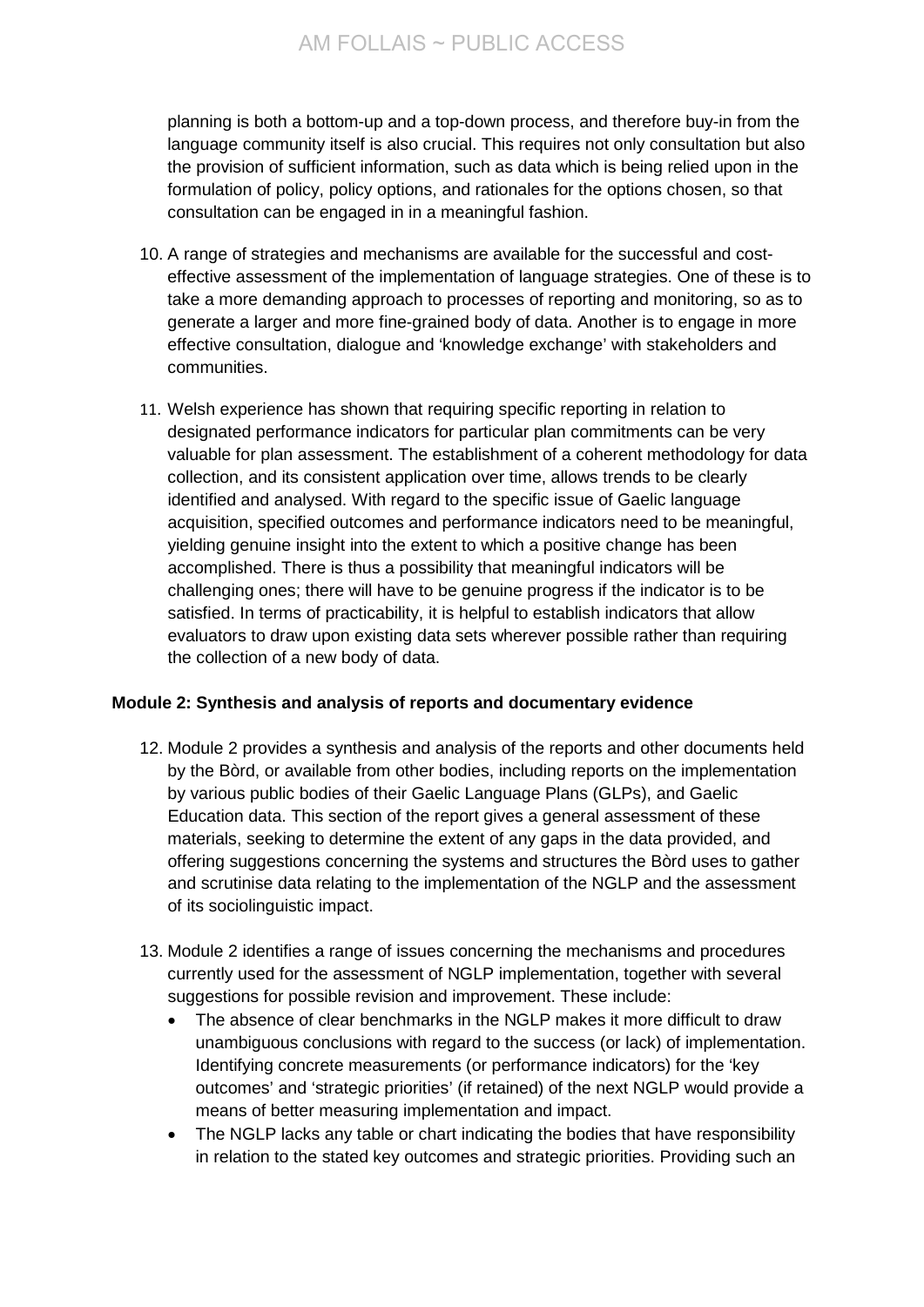overview would clarify the allocation of responsibility and accountability and facilitate the evaluation of the next NGLP.

- An annual overarching report produced at the end of each year of the plan assessing progress in relation to specific, measurable targets would provide a mechanism for ongoing evaluation.
- Periodic evaluations in relation to specific key outcomes and strategic priorities for each of the 'development areas' would be helpful, amalgamating, for example, Home and Early Years, Schools and Teachers and Post-school Education. These sub-reports could feed into the annual evaluation of the plan as a whole.
- The reports commissioned by the Bòrd to evaluate the implementation of GLPs vary in their approach, structure, rigour and overall quality. In order to gain more continuity and comparability, the Bòrd might consider awarding a contract for the life of the next NGLP and/or could be more prescriptive with regard to the preferred structure and analytical approach of these evaluations.
- There are significant gaps in the number of GLP annual progress reports submitted to the Bòrd and a general lack of use of the Bòrd's template for reporting. At the time this review was conducted no clear process appeared to have been established by the Bòrd to advise public bodies of their responsibility to submit annual GLP evaluation reports or to send reminders ahead of impending deadlines or warnings following missed deadlines. Neither did there seem to be a fully operational system to respond effectively to the reports that are submitted. Available resource has recently been increased, however, and it is anticipated that these processes will be improved. The Bòrd's storage system would benefit from being made into a structured central repository that contains all relevant documents in a format that allows for ready searching and crosscomparison and is designed to make the storage and retrieval of GLP implementation data more robust and user-friendly, enabling high-level diachronic data analysis.
- There is considerable variation in the amount and quality of information provided by organisations with regard to the implementation of their GLPs. This data could be better standardised. Ideally a single database with directly corresponding entries would be created, thus allowing for easier analysis of progress towards specific key outcomes and strategic priorities.
- The data concerning education provision and enrolment compiled annually for the Bòrd is comprehensive and detailed. It would further add to the insight of this data if these reports included more of a strategic overview, discussing positive and negative trends and indicators.
- In relation to post-school education, it is more difficult to assess progress given structural difficulties in collecting enrolment data and questions of definition concerning levels of student progress. However, an annual data-gathering exercise in relation to annual learners is now in place and this should bring some improvement.

# **Module 3 – Sampling and analysis of discrete programmes and projects**

14. Nine discrete programmes and projects funded under the Bòrd's Gaelic Language Act Implementation Fund (GLAIF) and Taic Freumhan Coimhearsnachd (TFC)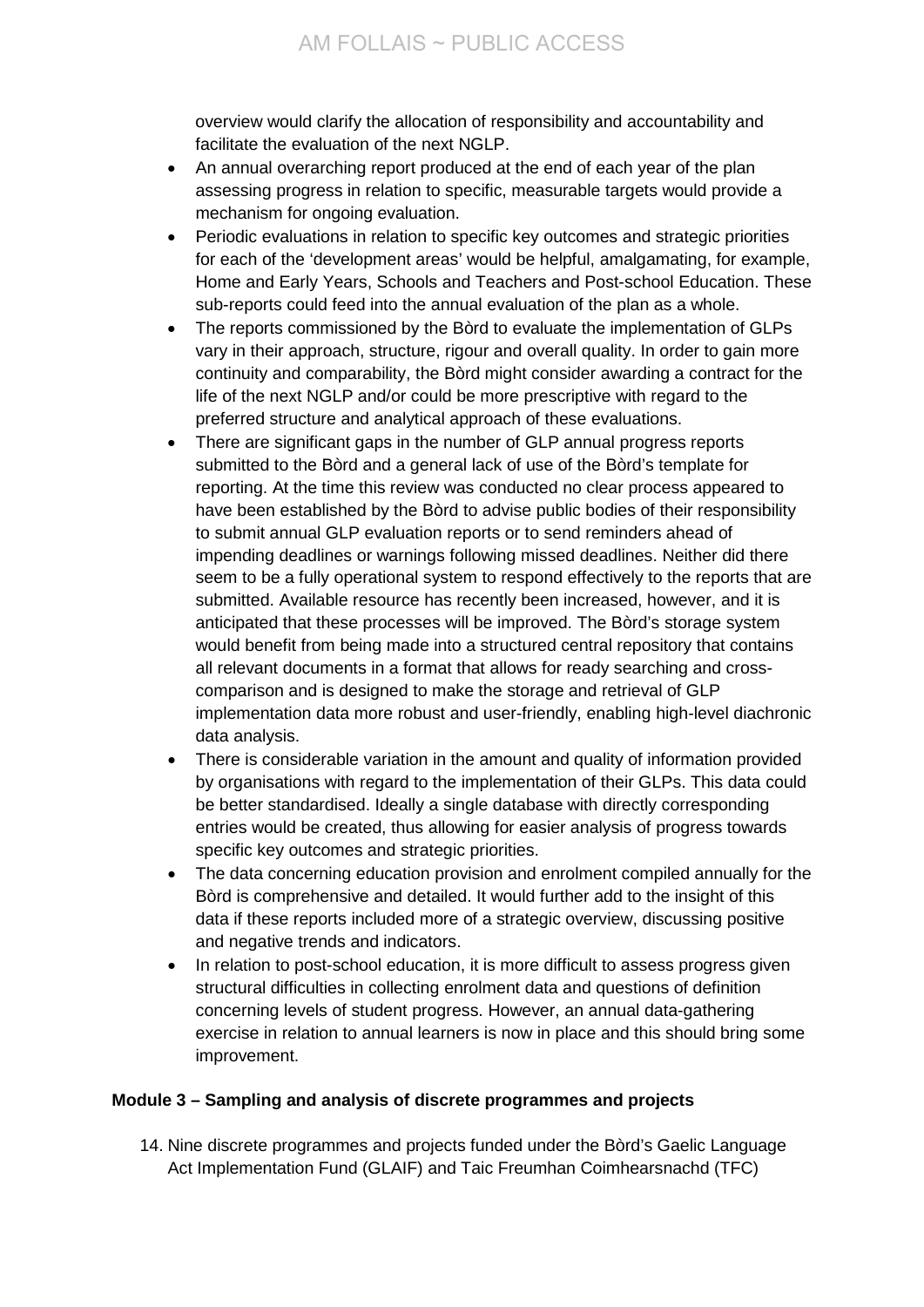schemes were examined to evaluate their impact. We endeavoured to scrutinise a wide range of initiatives implicating, in different ways, each of the eight different NGLP development areas and relating to different kinds of geographical communities (traditional Gaelic-speaking areas, large urban areas, outlying rural areas with low Gaelic density and Scotland as a whole). These were:

- Gaelic Bookbug:
- Fàs Mòr;
- Thig Gam Theagasg/Gabh an Cothrom;
- GIfT (Gaelic Immersion for Teachers);
- Gàidhlig@Oilthigh Ghlaschu;
- LearnGaelic.net;
- Gàidhlig Dumgal;
- FilmG; and
- Faclair na Gàidhlig.
- 15. We had originally anticipated surveying a somewhat larger number of programmes but delay in the provision of relevant documentation from the Bòrd limited the time available to conduct this aspect of the research and hence the number of programmes it was possible to scrutinise. Nevertheless, the final nine programmes analysed represent a diverse spread of the type of activity supported by the Bòrd through GLAIF and TFC in respect of the main development areas of the NGLP.
- 16. To guide our analyses of programmes and projects in receipt of GLAIF/TFC funding during the period covered by the current NGLP, quarterly and annual reports held by the Bòrd in relation to the funding and implementation of each programme were obtained for our scrutiny. Semi-structured interviews were conducted with key contacts in order to examine successes, obstacles and outcomes relating to the implementation of the nine programmes sampled, and how these relate to the wider aims of the NGLP.
- 17. Readers should refer to the full report for an evaluation of each of the nine programmes. In summary, the need for enhanced strategic planning, greater communication and effective inter-organisation co-operation emerged as key findings in our analysis of the discrete programmes and initiatives investigated for module 3.
- 18. Where there were obstacles to successful implementation of the Bòrd's strategic goals through GLAIF and other funding streams, these principally involved:
	- a lack of strategic planning and co-ordinated policy within a sector;
	- instances where work that has been successfully implemented had not been learned from and developed elsewhere;
	- a lack of communication and interaction with the Bòrd beyond the submission and receipt of reports;
	- a lack of support and commitment from some LAs, some schools and other Gaelic bodies;
	- a lack of adequate funding, short-term funding arrangements, changing funding streams mid-project and lack of strategic core-funding security; and
	- recurring difficulties in training and retaining staff.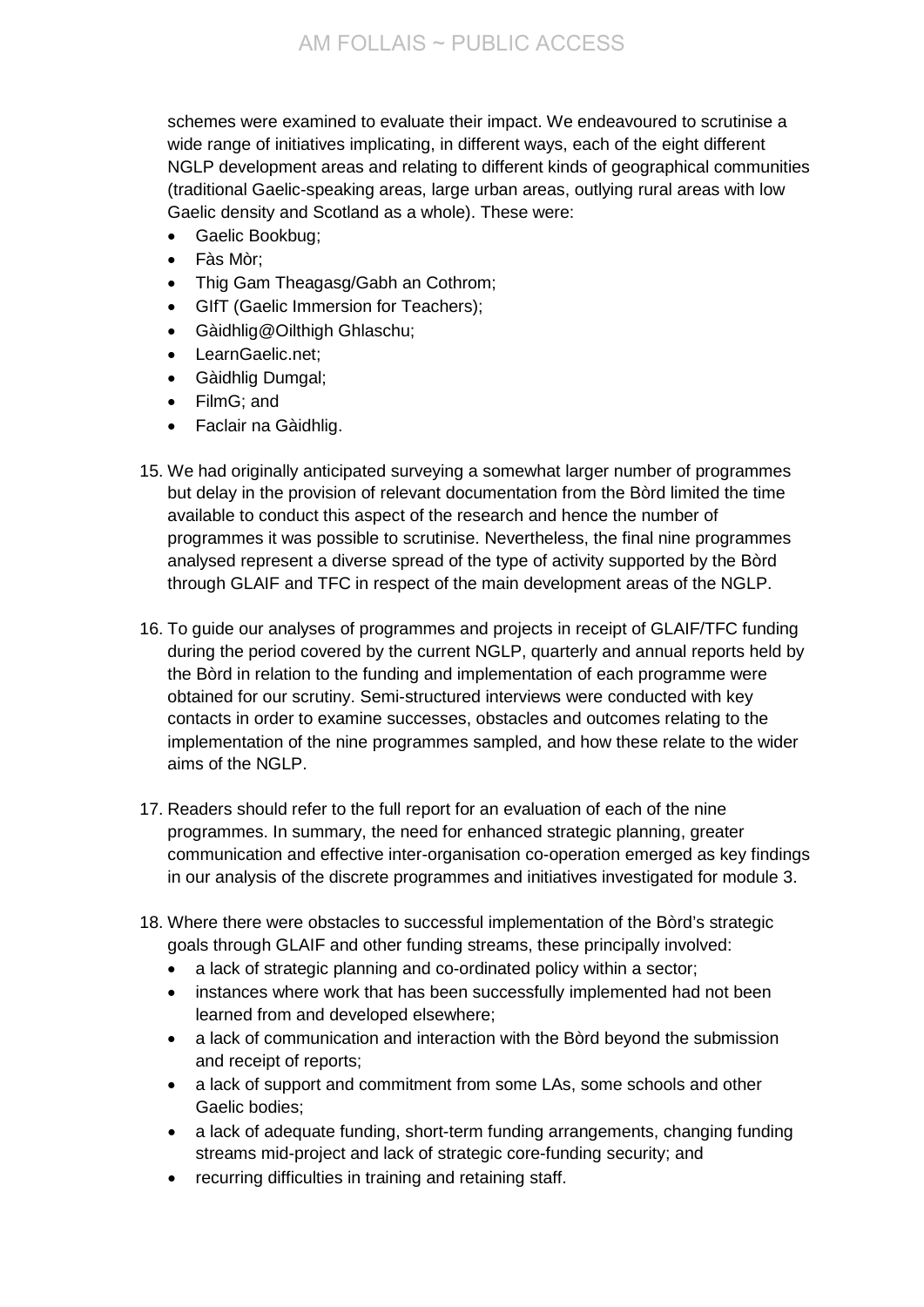- 19. Module 3 also identified examples of best practice, innovative thinking and instances where effective co-operation between the Bòrd, project officers and other Gaelic and public bodies was beneficial to the successful implementation of programmes funded through GLAIF and TFC. Obtaining best value for money from development programmes and projects requires creative thinking and co-ordinated strategy to achieve key objectives in respect of:
	- Reinforcing and/or re-initiating intergenerational transmission of Gaelic in homes and communities and enhancing children's socialisation in the language.
	- Bridging perceived divides between the domains of home and school, thereby contributing to realisation of outcomes in the first two development areas prioritised in the NGLP (Home & Early Years and Education: Schools & Teachers) in a co-ordinated manner.
	- Offering solutions to well-established problems in Gaelic development, such as GME teacher recruitment.
	- Stimulating closer co-operation between different bodies and the Bòrd and contributing to more successful collaborations between different bodies to implement objectives described in the NGLP.

## **Module 4: Direct investigation of impact of the National Gaelic Language Plan 2012-17**

- 20. In Module 4, a direct investigation of the impact of the NGLP was undertaken using three distinct and complementary research methods:
	- In an on-line survey, we asked 211 respondents about the appropriateness of the NGLP objectives and strategic priorities, and the extent to which they believed that these would be fulfilled (Module 4.1).
	- We conducted seven focus groups to discuss each of the NGLP objectives and strategic priorities in greater detail. Three were conducted in different geographical communities and three with specific communities of interest: young people, parents and those involved in the Gaelic arts (Module 4.2). A final group was conducted among Bòrd staff.
	- We interviewed 12 key stakeholders, representatives of different organisations involved in the implementation of the NGLP, concerning their views on the impact of the Plan and the ways in which the Bòrd might operate more effectively (Module 4.3).

## **On-line survey**

21. Of the 211 responses to the survey, 84% were submitted on an individual basis and 16% on behalf of organisations. The survey drew responses from people of all ages, a wide range of organisations cutting across socio-economic categories and equal numbers of women and men. Most of the respondents self-identified as Gaelic speakers (55%) or Gaelic learners (31%). In terms of geography, most of the respondents were living in Edinburgh (n=47; 22%), Highland (n=34; 16%), Glasgow City (n=27; 13%), Western Isles (n=14; 7%) and Outside Scotland (n=14; 7%). Between one and five people responded from all the other LA areas apart from Angus, Clackmannan and Shetland. Care should therefore be taken not to use these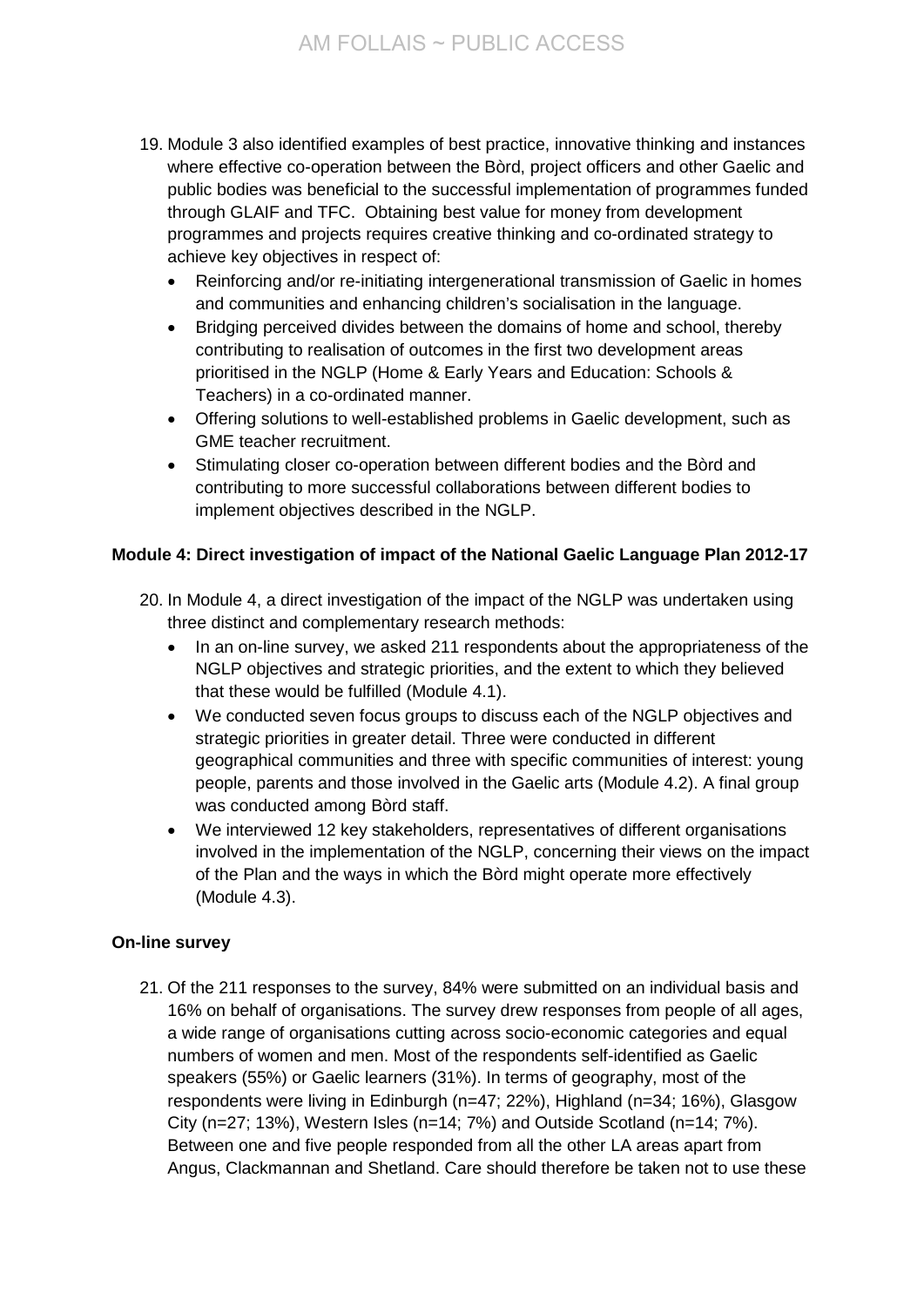survey responses to infer people's views on the effectiveness of the NGLP as it is implemented in all parts of Scotland.

- 22. The majority of survey respondents agreed or strongly agreed that the current NGLP sets out the right priorities for the development of Gaelic in Scotland. However, there was no unanimous opinion regarding the likelihood that any of the NGLP's outcomes would be achieved by 2017. People's expectations in this regard varied and indicate that the NGLP has succeeded in effecting change to some degree in some areas.
- 23. The survey findings indicate that the outcomes perceived to be most likely to be accomplished are:
	- an increase in the numbers of children entering GM early years education;
	- an increase in the number of children enrolling in GME, doubling the current annual intake to 800;
	- a year-on-year increase in the number of primary and secondary pupils in GLE;
	- the creation of more opportunities for communities and networks of Gaelic speakers of all kinds to use Gaelic and an increased use of Gaelic in community activities and services;
	- increasing the use of Gaelic in the workplace and increasing employment opportunities where Gaelic skills are required;
	- developing Gaelic arts and media as a means of promoting the language, attracting people to it and enhancing opportunities to learn, use and develop Gaelic;
	- an increased profile for Gaelic in the heritage and tourism sectors and increased use of Gaelic in the interpretation of Scotland's history and culture; and
	- co-ordinating parties active in Gaelic language corpus development in order to achieve enhanced strength, relevance, consistency and visibility of Gaelic in Scotland.

24. The outcomes perceived as least likely to be accomplished are:

- an increase in the acquisition and use of Gaelic by young people in the home (this goal being difficult to measure due to lack of data to measure any change from a baseline in 2012);
- expanding the availability of Gaelic-medium subjects in secondary schools; and
- an increase in the number of adults acquiring Gaelic to 3,000 and enhancing the language skills of fluent Gaelic speakers.

25. The challenges identified in achieving NGLP goals highlight a need to:

- improve buy-in, compliance and collaboration between central government, the Bòrd, LAs and other key organisations across Scotland;
- grow sectors through strategic planning, effective collaboration and resourcing; and
- identify clear baseline data and progress indicators in order to monitor and measure impact.
- 26. The issues highlighted and suggestions made in regard to each of the NGLP priorities and intended outcomes by the survey respondents echo the points made by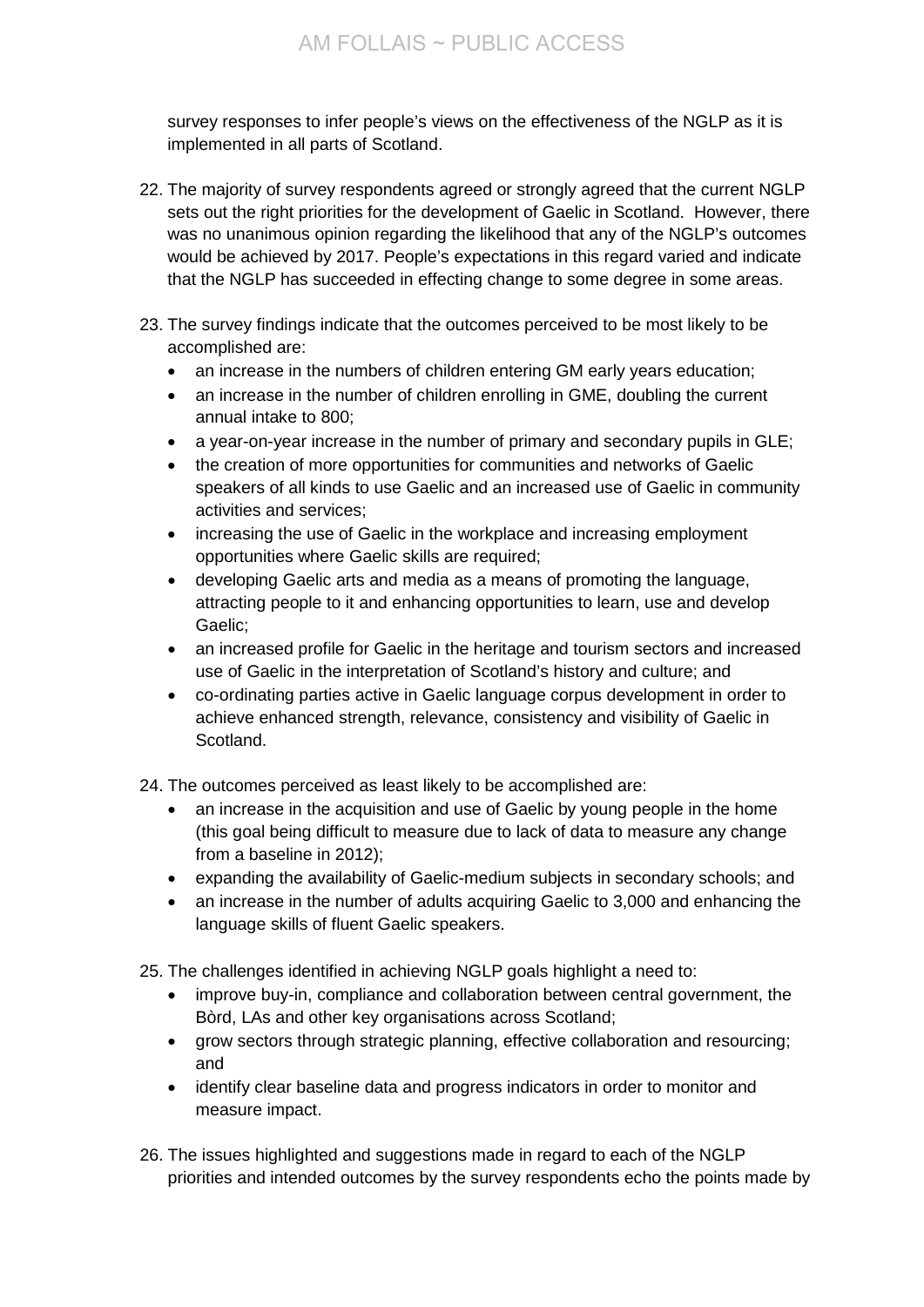members of the geographical and interest community focus groups and are therefore discussed in the following section.

#### **Focus groups in geographical and interest communities**

- 27. In agreement with the Bòrd, the six geographical and interest communities we consulted included the three geographical communities of Harris, Sleat and Edinburgh, and the three interest communities of young people (in Inverness), parents (in Stornoway) and Gaelic artists (in Glasgow). The FGs were designed to represent a comprehensive cross-section of the communities, throughout the Highlands, Islands and Lowlands of Scotland, that the current NGLP was intended and anticipated to impact upon most. To facilitate discussion of the NGLP's key objectives and development areas, a concise, bilingual summary of its aims, using key excerpts from the document, was circulated to FG participants when they were invited to take part in the research by email, and were also distributed as a printed hand-out during the FG itself.
- 28. It was clear that focus group participants in general as well as many of the survey respondents did not have a deep understanding of the NGLP. This highlights the need for better communication of the NGLP to the wider Gaelic community. The mere circulation of the NGLP is probably not the only answer here; it is also important to make its main points more accessible, and to develop a strategy for better involving and informing the community in general, and those who could be considered activists in particular, of the key strategic goals and outcomes and what these might mean in practical terms. The question of to whom the NGLP is directed is a crucial one; there seemed to be a sense that it is not directed at the sort of people who participated in the FGs and many of the people who responded to the online survey.
- 29. While there was general support for the NGLP, there were varying opinions regarding the success of the NGLP's implementation. Key issues emerging from the focus group and survey data are:
	- A concern for the declining use of Gaelic in 'heartland' Gaelic communities, especially among young people (even the relatively few who receive GME at secondary level).
	- The degree to which GME stimulates greater use of the language in the Gaelic community or involves people in the community was widely felt to be limited, in spite of its numerous benefits to pupils.
	- Overwhelmingly, the question of creating opportunities for Gaelic use outside of education was of principal concern to participants. In, urban, non-heartland areas, developing a structure of community organisations and opportunities as a support for the GM school infrastructure was considered important, as was the need to create more opportunities for social use of Gaelic, and even of Gaelic social spaces, at a community level.
	- Suggested domains for developing Gaelic use were principally those of the community, workplace and the Gaelic arts.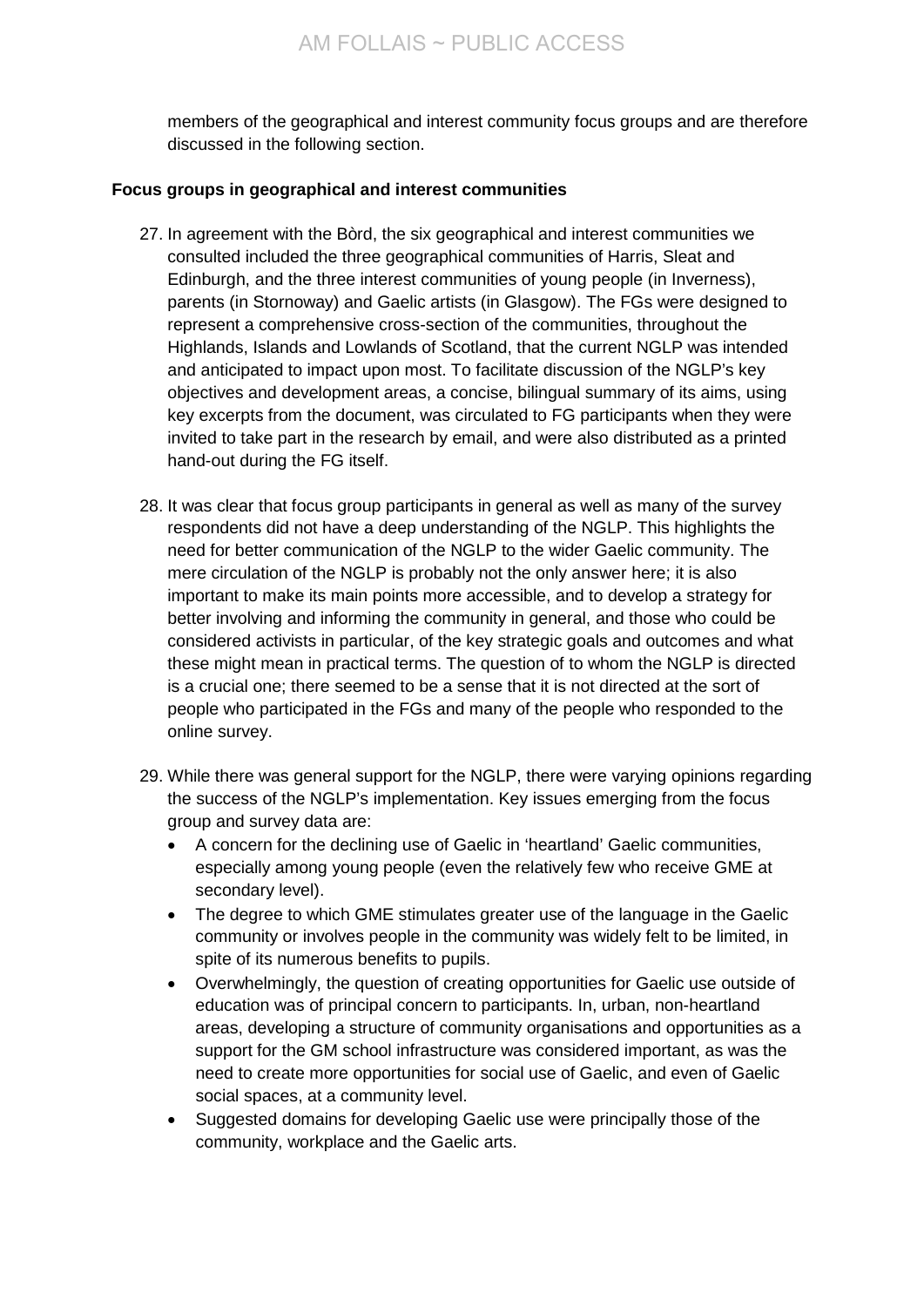- The development of Gaelic heritage-related activity to complement the tourist industry in heartland areas was felt to be a potential means of stimulating greater use of Gaelic in the community.
- It was clear that GME is viewed as having the potential to stimulate greater use of Gaelic by young people, but that support for GME pupils in their homes – particularly in terms of encouraging parents to speak the language more – and in their future working lives is currently felt to be insufficient.
- A perceived lack of connection between the use of Gaelic in home, early years and communities, and in formal education was identified as a shortcoming in the current NGLP.
- While continuity of Gaelic use and support for GME pupils outwith the formal setting of school was emphasised as a key objective, discontinuity in Gaelic provision at secondary school and in the workplace was also identified as a current weakness in the NGLP.
- Parents regarded the contribution that 'heartland' Gaelic communities could make to their children's Gaelic language socialisation as crucial, and felt overwhelmingly that GME should be the default model of primary education in such areas.
- Parents generally foregrounded the importance of integrating the language use domains of home, community and formal education. Our data sources suggest strongly that the relative lack of co-ordination between the home, community and school domains has been an important factor that has tended to diminish the success of NGLP implementation.
- Gaelic arts and music are not sufficiently addressed in the current NGLP, either in terms of realisable and measurable objectives and aims, or of their considerable benefits for and importance to the wider Gaelic community.
- 30. While FG participants and survey respondents often reported a degree of satisfaction with the NGLP's stated aims, the implementation and integration of objectives within development areas conceived of as 'distinct' emerged as a key obstacle to policymakers' successful realisation of those objectives.
- 31. For the ongoing development of the next NGLP, tying the work of the education sector, and especially of GME, more closely into the community, and stimulating more involvement in GME from community members in the schools, will be key objectives.
- 32. We suggest, on the basis of our analysis in this module, that a more holistic approach to addressing Gaelic maintenance in communities and Gaelic language acquisition, socialisation and regeneration in the education system would be beneficial for the development of the next NGLP.

# **Stakeholder interview analysis (4.3)**

33. For the third and final component of our direct investigation of the impact of the NGLP we conducted twelve semi-structured interviews with key stakeholders in the Plan's implementation. Included in our sample of stakeholders were five principal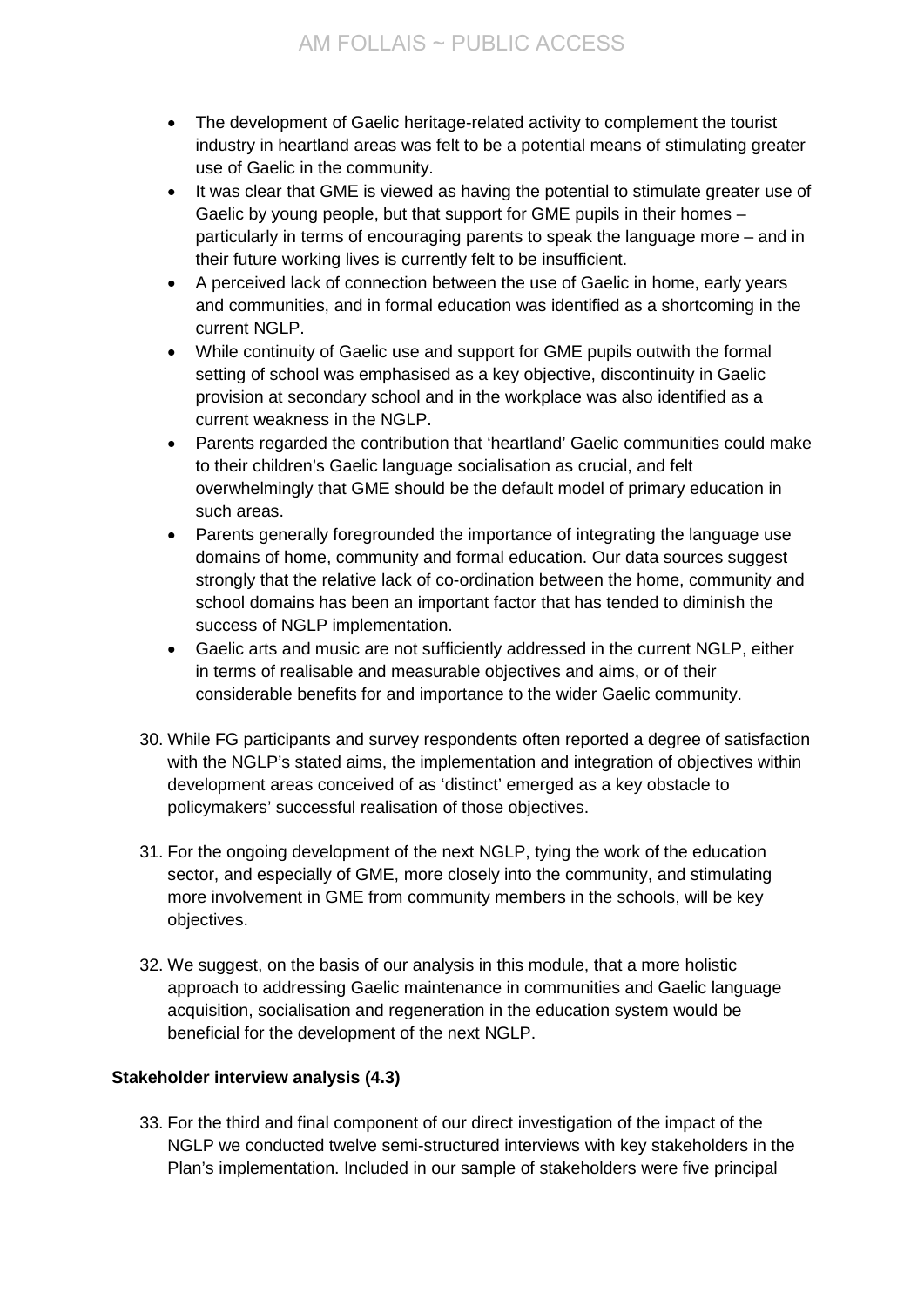Gaelic bodies (the Bòrd's service delivery partners), three local authorities, and four other key actors associated with the NGLP, including two educational and two media bodies.

- 34. Four overarching themes emerged from our qualitative analysis of stakeholder interviews. These were:
	- stakeholder perceptions of the NGLP;
	- education and community language revitalisation;
	- strategy and the statutory role of BnG; and
	- BnG communications.
- 35. Stakeholders' general perceptions of the NGLP tended to reflect their widespread sense that it was useful as a tool to demonstrate language policy priorities to civil servants and politicians, and to some extent public bodies preparing their own GLPs. However, there was also a perception that the Plan was often of little use or no relevance to the wider Gaelic community.
- 36. This concern was also emphasised in the second theme of our analysis, regarding the perceived tension between policy to promote and develop GME as a means of language revitalisation, and the maintenance of traditional Gaelic communities. In view of this aspect of our analysis, we advocate the development of strategies to bridge the two development areas as far as possible, involving traditional speakers in GME delivery and extra-mural support within Curriculum for Excellence.
- 37. The third theme to emerge in our analysis concerns the Bòrd's longer-term strategy, its role in language planning efforts more widely, and the relationship of the NGLP to the organisation's longer-term views of Gaelic development in Scotland. It is clear that both for their day-to-day work in implementing commitments under the NGLP, and for the development of their organisations' roles in the longer term, clearer strategic thinking is required to enact language policy priorities on behalf of Gaelic. Stakeholders were not always clear that the responsibility for such longer-term strategy rests principally with the Bòrd, or, alternatively, whether it is shared with government and the principal Gaelic bodies. It is possible that the development of such strategies is ongoing within the Bòrd, but stakeholders' suggestions that this clarification is needed and would be of value for their work reflect their sense of not being involved in those discussions.
- 38. The development of communications plans to tackle public attacks on Gaelic and to help improve public understanding and attitudinal perceptions of the language were considered important. From our analysis of stakeholders' views, it is clear that improving the Bòrd's communications – with stakeholders and the Gaelic community as well as the wider public – was clearly perceived as a priority area for realising the NGLP's anticipated aims and outcomes.
- 39. On the basis of our analysis of the twelve stakeholder interviews, we suggest that the following developments would be of great benefit in the preparation of the next NGLP: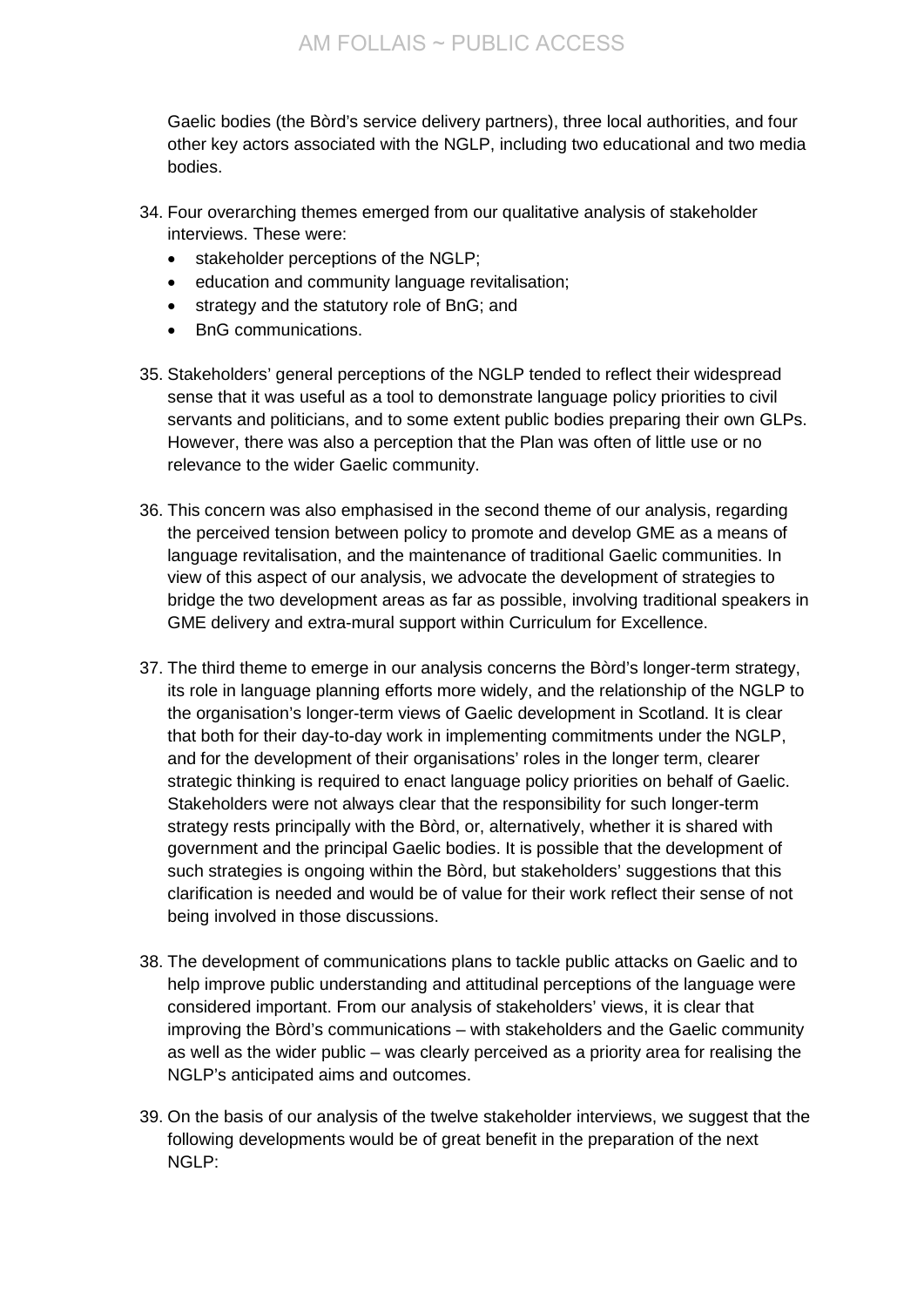- The specific relevance of the NGLP's development priorities should be explained more clearly and in more approachable terms to Scotland's various Gaelic communities than are they are in the current NGLP.
- Widely held concerns that GME is currently prioritised over language maintenance in the Gaelic community may, in part, be assuaged by adopting a more inclusive and wide-ranging conception of education as a strategy for language development which makes greater use of the traditional communities. These should articulate more clearly goals for the strengthening of such communities, including the development of greater opportunities within them for social use of Gaelic in an expanding number of settings.
- To bridge the perceived divide between 'new' speakers in the school system and 'traditional' speakers in Scotland's various communities, we recommend that the next NGLP seek to cultivate a closer relationship between the two groups.
- Careful development of a detailed, long-term strategy, clarifying both the Bòrd's role in Gaelic development and the long-term goals of Gaelic language policy, will be crucial for realising the aims and objectives of future NGLPs, and relating those aims to policymakers' wider vision for the language.
- The development of a comprehensive communications strategy, addressing both the Bòrd's interaction with stakeholders and communities, and with wider Scottish society, would benefit the implementation of the Bòrd's language planning priorities through NGLPs.

## **Module 5: Counterfactual analysis**

- 40. While it is difficult to disentangle the specific impact of the two NGLPs from the impact of other major Gaelic language planning interventions, it is clear that the development and implementation of the NGLPs has brought meaningful benefits to Gaelic language planning, benefits that would not have been realised to the same degree in the absence of these plans.
- 41. First, in the absence of the NGLPs, the discourse on Gaelic language planning and policy in Scotland would be vaguer, less focused and less nuanced, and there would likely have been a more fragmented and less consistent approach to tackling key issues and challenges.
- 42. Second, the NGLPs have aided the development of strategic thinking and strategic action in relation to Gaelic development, and in their absence there would have been less emphasis on institutional and individual behavioural change. Crucially, without the NGLPs, there would be no mechanism establishing overarching milestones to evaluate the progress of Gaelic development. Nevertheless, it would be helpful if future iterations of the NGLP made greater use of appropriate milestones in different areas and of interim reviews towards their achievement.
- 43. Third, the NGLPs have assisted the Bòrd in accumulating a large body of data relating to specific interventions in a range of different fields that allows for wideranging assessment of the opportunities and challenges facing Gaelic development. As detailed in module 2, however, there have been difficulties in gathering, storing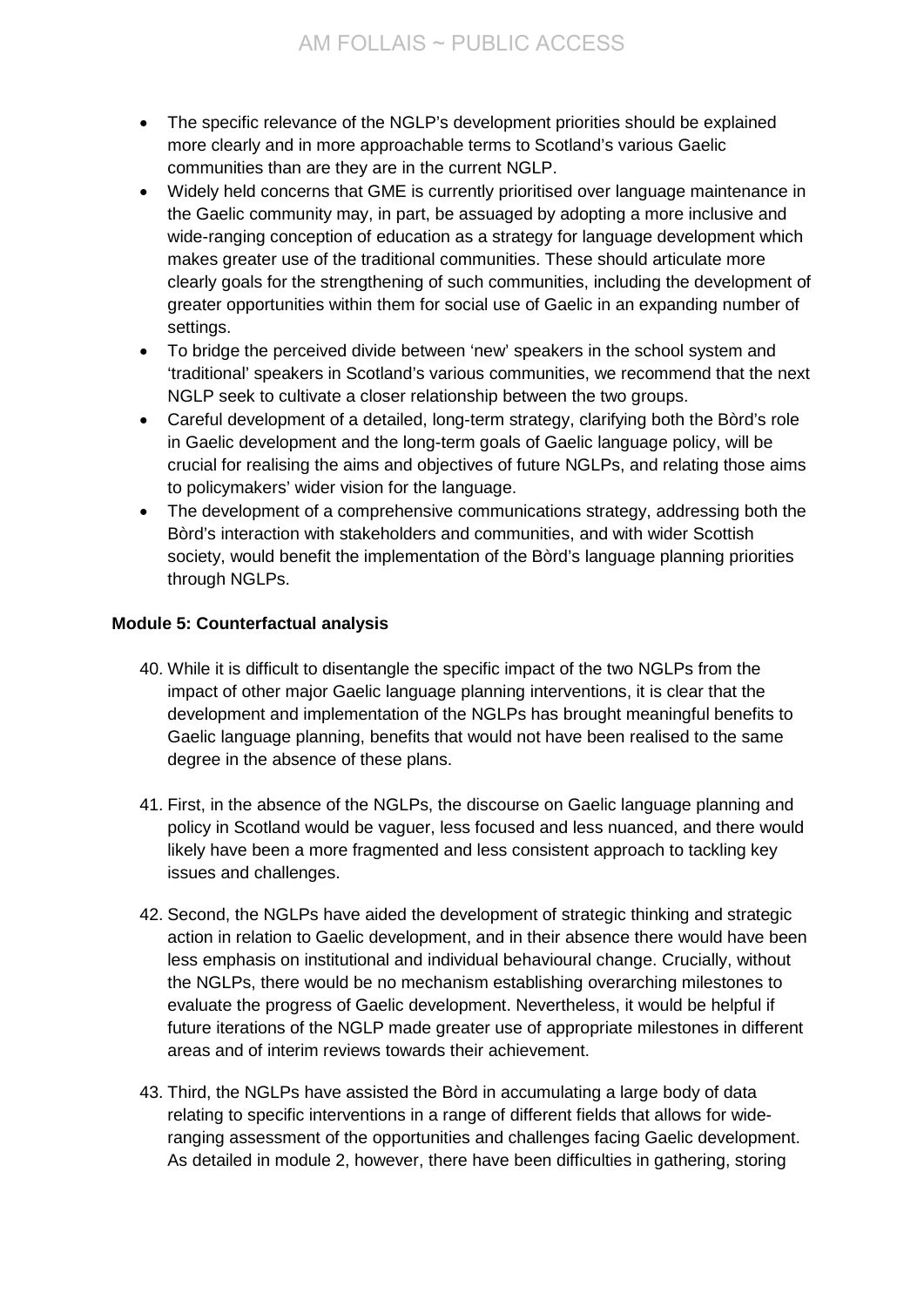and assessing this data. Future iterations of the NGLP should aim to ensure that this data is used as effectively as possible.

- 44. Fourth, the preparation and development of NGLPs has facilitated a broader and more sophisticated discussion amongst a wide variety of stakeholders in Scotland with respect to Gaelic development. The importance and utility of focused research as a foundation for policy has been more fully appreciated, and understanding of the conceptual and theoretical principles of language planning more widely established.
- 45. Finally, the discipline of having to prepare NGLPs has forced key actors in Gaelic policy to move away from ad hoc, often reactive approaches and to consider the situation in a more strategic and holistic way. The introduction of this more sophisticated approach to language policy may bring longer-term benefits for Gaelic development.

#### **Conclusion and recommendations**

- 46. Our review demonstrates that the NGLP process and the NGLPs themselves have had a generally positive impact on Gaelic development in Scotland. A number of broad themes have, however, emerged from our review.
- 47. First, it is clear that there is a fairly widespread perception that some of the outcomes which are stated in the NGLPs could be more explicitly articulated. The sometimes rather general way in which some of these have been presented makes it difficult to determine whether the progress which may have been made towards their achievement is sufficient. In some cases where targets or outcomes have been set out, the way in which they have been articulated has not been particularly helpful.
- 48. Second, there is also a fairly widespread perception that not enough is being done in relation to promoting practical fluency and actual language use outside of the school context. A related, recurrent theme was that insufficient attention is being given to language planning at a local level, and particularly planning to promote increased use of the language at a community level. Of particular importance is the perceived crisis for the language in those so-called 'heartland' communities where there are still significant concentrations of Gaelic speakers. There was recognition that the crisis facing these communities was not merely linguistic, but that an integrated strategy which includes both language revitalisation and the development of stronger local economies was essential. Finally, another theme related to the need for greater linkages between the different sorts of communities which exist, drawing on the remaining linguistic strengths in the so-called 'heartlands', but marrying those strengths with activity in different types of communities, including urban ones and 'communities of interest'.
- 49. Third, a recurrent theme was the need for closer ongoing engagement between the Bòrd and the various stakeholders with which it is working. There was considerable satisfaction with the interaction at initial stages but ongoing interaction was relatively limited, and was felt by some to be inadequate. Given the importance of NGLP and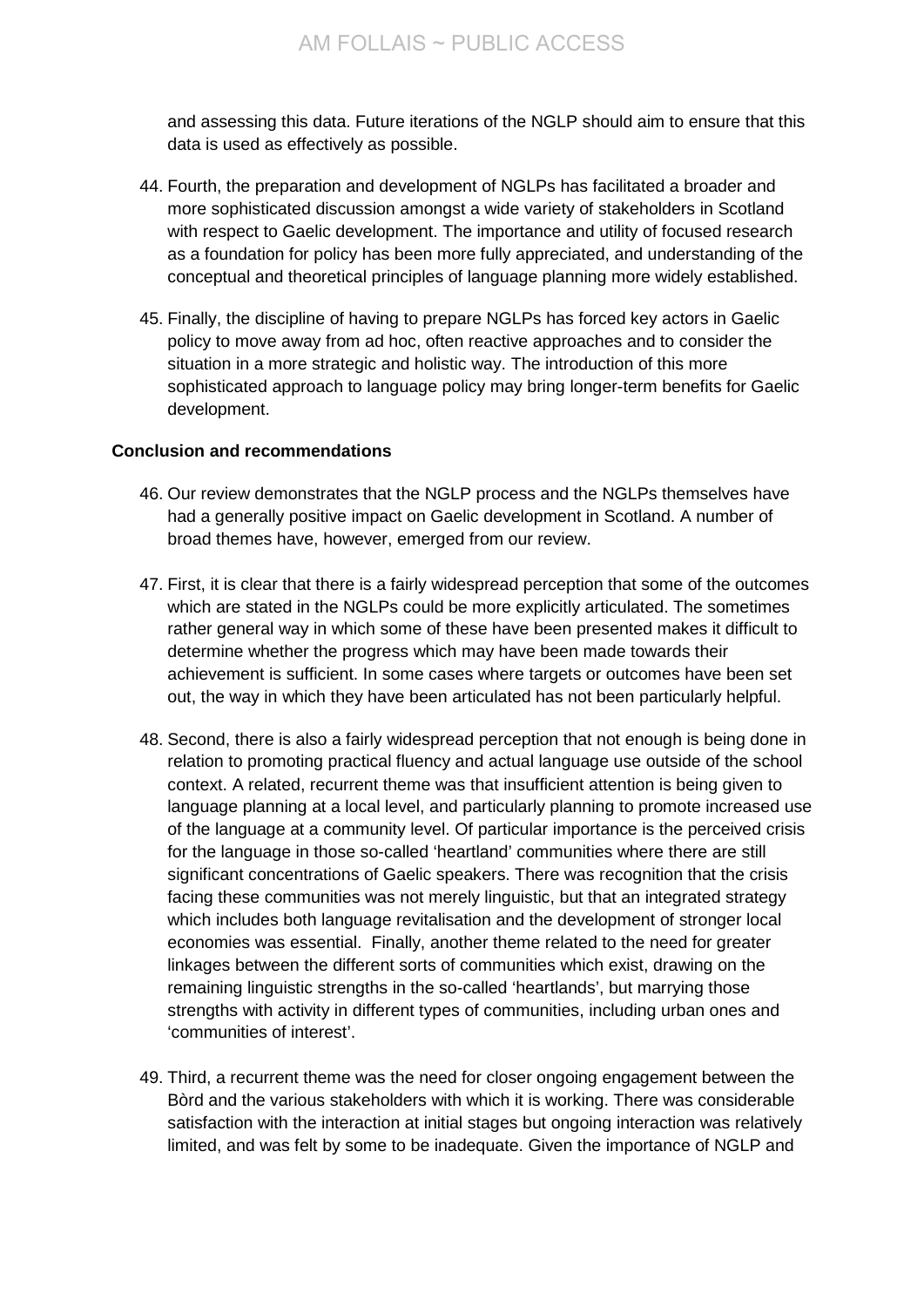GLP implementation, ongoing engagement with stakeholders and a more strategic assessment of Bòrd initiatives are both crucial.

48. A final issue involves the Bòrd's data gathering, including management of its own information systems. Greater use of interim reviews on NGLP implementation would greatly assist the Bòrd's strategic planning, operational management and allocation decisions. In addition, it became very clear during the course of this project that key data with regard to implementation which had been gathered by the Bòrd was not easily and quickly accessible. This deficiency should be addressed as a matter of some urgency.